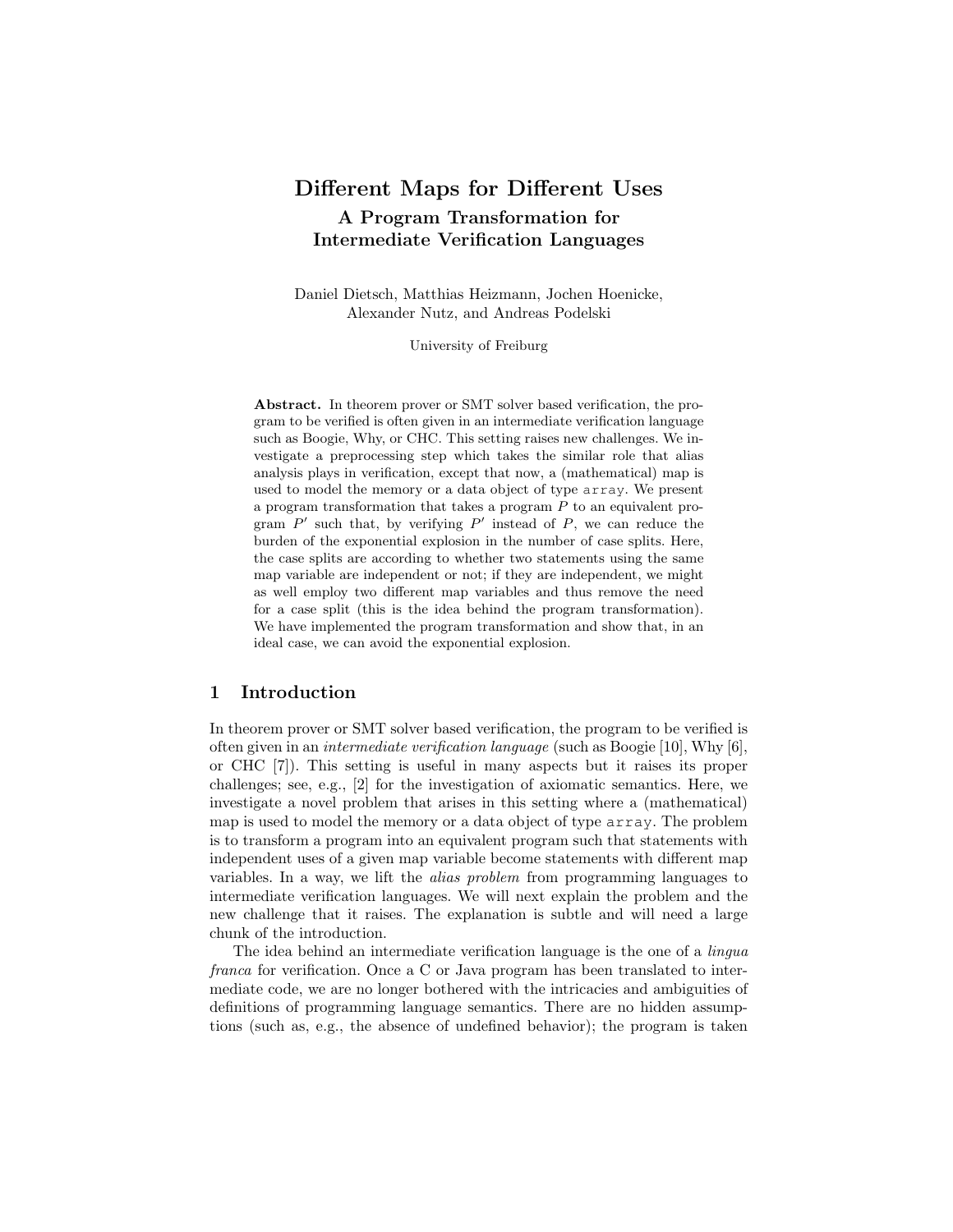as is, i.e., all assumptions appear in the program text (e.g., in ensure statements). This is one reason why it has been advocated to present benchmarks in an intermediate programming language for software verification competitions; see, e.g., [\[1\]](#page-20-4). Note that there are several scenarios where the program in the intermediate verification language comes without a corresponding program in a programming language. For example, it may have been constructed by a specific module of the verification method; see, e.g., the construction of path programs in [\[3\]](#page-20-5) and [\[8\]](#page-20-6).

The data manipulated by a program in an intermediate verification language are mathematical objects (in the same domains and logical theories that underly the theorem prover or SMT solver used for the verification). In particular, an object of type array in the intermediate verification language is, in fact, a map in the mathematical sense (i.e., it is manipulated like a mathematical map).

The importance of maps in intermediate verification languages is inherited directly from the importance of arrays in programming languages. The importance is amplified by the fact that in verification it is often convenient to view the memory (or, the heap) as a special case of an array.

What is also inherited is, unfortunately, a notorious practical issue in program verification: the need of case splits according to whether two statements with a write resp. read access to a given array (or, to the memory) refer to the same position, or not. A well-known consequence of such case splits is that they can lead to the exponential explosion of the size of the verification condition. If before we had the exponential explosion in the number of statements in the program that access a given array (or the memory), we have now have the exponential explosion in the number of statements that use a given map. We thus need to address an analogous issue in the context of intermediate verification languages.

The standard solution to address the notorious practical issue is a preprocessing step with an alias analysis. Roughly speaking, the alias analysis can help to infer which case splits are redundant. In some cases, the alias analysis can thus alleviate the burden of the exponential explosion in the number of case splits.

Unfortunately, an alias analysis for programming languages cannot readily be transferred to a solution for intermediate verification languages. The new challenge stems from the fact that we assume that a program in the intermediate verification language will encode every assumption in the program text; i.e., we are not allowed to use any assumption that does not appear in the program text.

We give an example to illustrate this point. The example program is depicted in Figure [3](#page-18-0) in Section [10.](#page-17-0) We here use the map-valued variable mem to model the memory and the procedure malloc to model allocation (which we can specify together with ensure statements that encode our assumptions about allocation). A statement that uses the map mem at position p intuitively models the access of memory (by a write or by a read) via the pointer variable p. We take a program that contains two statements which use mem at position p and position q, respectively. We would like to infer that the uses of mem in the two statements are independent. The term independent here means that the value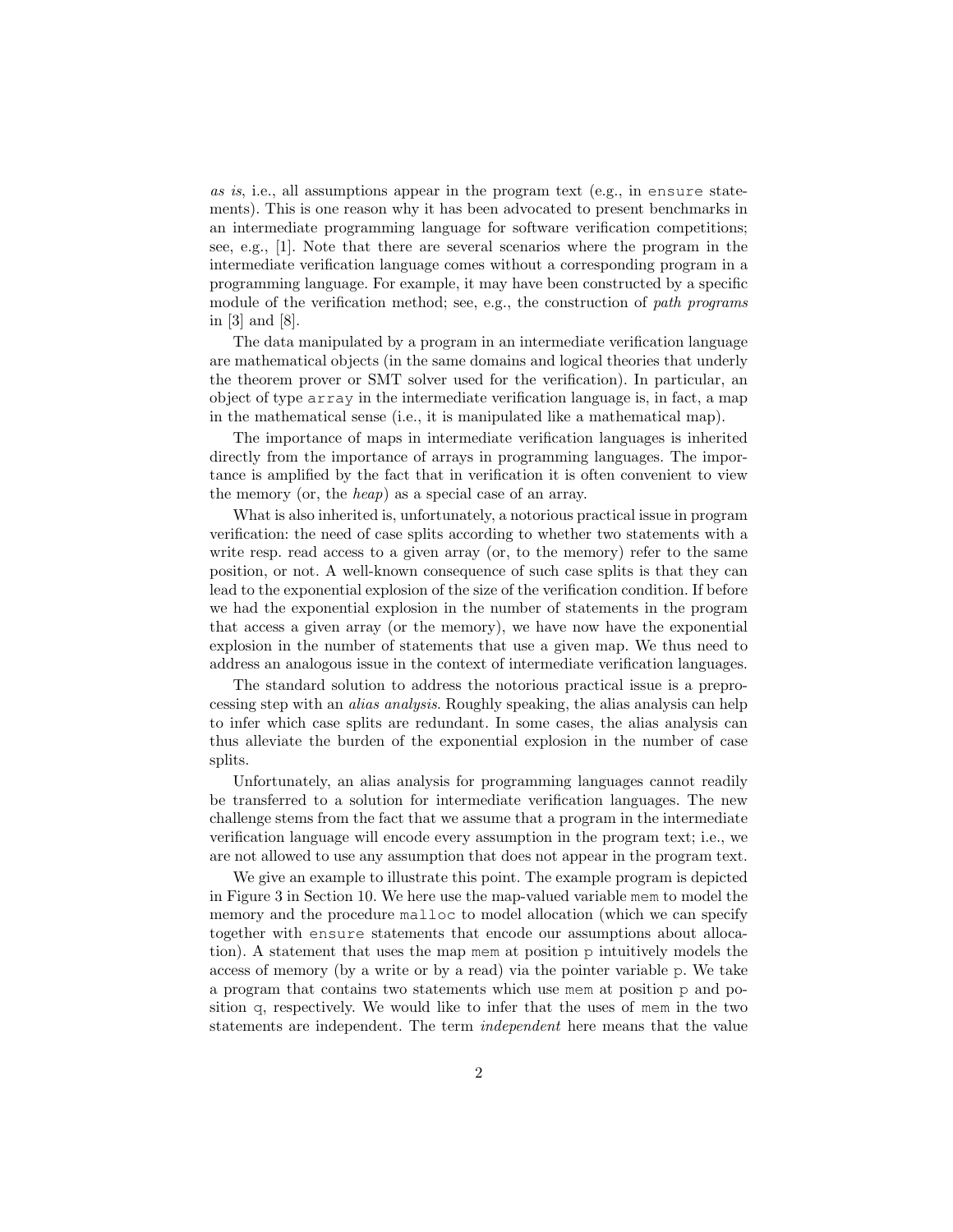of  $p$  in the execution of the one statement is different from the value of  $q$  in the execution of the other statement (in every execution of the program). In our setting, we are not allowed to use any hidden assumption (such as the absence of undefined behavior). For example, we are not allowed to assume that there is no execution in which the two statements are executed when the value of p and q is null. Thus, we are not allowed to conclude that the two uses of mem in the two statements are independent even if we can infer that p has not been assigned to q, and vice versa. This would not be sound.

Note that in the context of programming languages, where it is common to use the assumption of the absence of undefined behavior, it would be considered sound to conclude "p and q do not alias" if the analysis can infer from the property that there is no execution in the program that assigns p to q, and vice versa. In this sense, the hidden assumption is the basis for the existence of very efficient (and effective) alias analyses. A static analysis can infer the property by checking a strong sufficient condition for the property (e.g., that the corresponding statements simply do not occur in the program).

Contributions The overall contribution of this paper is to investigate the theoretical foundations and a preliminary solution for a novel research question which may be relevant for the practical potential of intermediate verification languages.

The question concerns a preprocessing step for intermediate verification languages which takes the similar role that alias analysis plays in the verification for programming languages. Since it is convenient to implement an optimization as a program transformation (in particular for intermediate code), we consider a program transformation that takes a program  $P$  to an equivalent program  $P'$ such that, by verifying  $P'$  instead of  $P$ , we can reduce the burden of the exponential explosion in the number of case splits. Here, the case splits are according to whether two statements in  $P$  using the same map variable are independent or not; if they are independent, we might as well employ different map variables and thus remove the need for a case split (this is the idea behind the program transformation). The question is: Does there exist such a program transformation, and can it be made scalable?

In this paper, we present such a program transformation, together with its implementation which we use to show that, in the best case, we can avoid the exponential explosion altogether.

The program transformation is based on a static analysis that conservatively infers which statements using a giving map variable are independent. The overall goal of the analysis is to infer a grouping of statements such that we can introduce a different map variable for each group of statements (the statements within each group use the same map variable).

Our technical contributions are as follows.

– We formally introduce the independence property which enables the desired program transformation (in the context for of the intermediate programming language).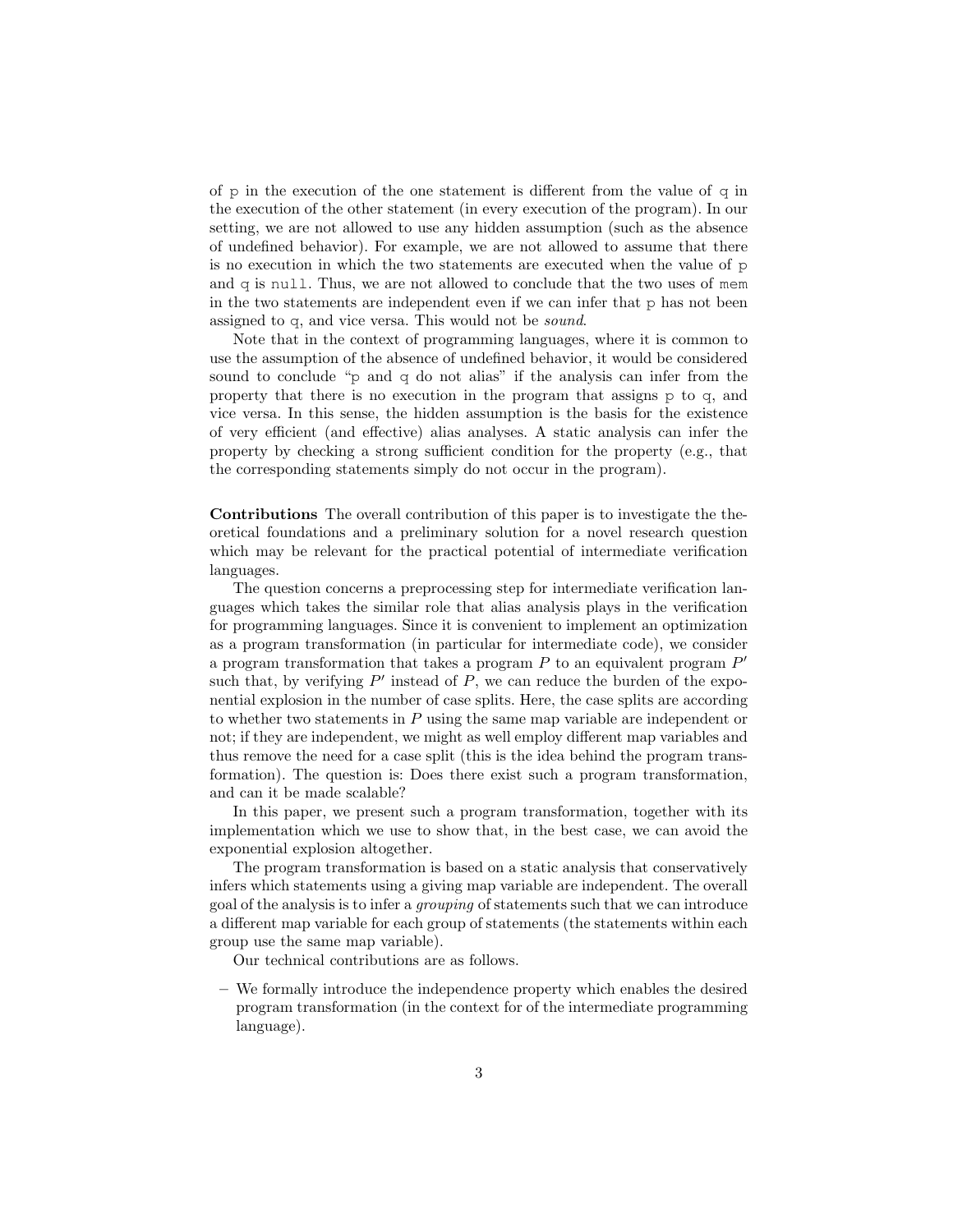- We present a static analysis that conservatively infers which statements using a giving map variable are independent. We define an instrumentation of a program with auxiliary variables such that an existing static analysis can infer the independence property.
- We define a program transformation that takes as input a program and the inferred independence property and returns a new program. In the new program statements use different map variables according to the inferred indepence property.
- We prove that the program transformation is sound, i.e., the new program is bisimulation equivalent to the input program.
- We have implemented the program transformation into a toolchain for automatic verification. A preliminary experimentation shows that the program transformation can be effective, at least in principle. On a benchmark suite which is specifically tailored to condensate the case split explosion problem, the toolchain with the program transformation scales very well in the size of the program (whereas the toolchain without the program transformation quickly falls into the case split explosion problem and runs out of time or space).

### <span id="page-3-0"></span>2 Example

The left hand side of Figure [1](#page-4-0) shows an example program given in the Boogie [\[10\]](#page-20-0) verification language. While the program models a program in the C programming language we want to stress that our technique cannot rely on any metainformation specific to C, like the meaning of the malloc procedure, or the absence map reads on uninitialized cells. Map semantics in Boogie follow McCarthy's theory of arrays [\[11\]](#page-20-7), which is also used in SMT solvers.

The example program is artificial. Its purpose is to necessitate a large number of non-interference checks in a program of minimal size. So the main obstacle to verifcation is the necessity of proving non-interference between the map updates.

In the example, dynamically allocated memory is modeled by the two map variables mem and valid. The map mem stores the contents of the memory. The map valid stores which memory cells are allocated. C's malloc function is modeled by the procedure malloc, which returns a memory location that is not currently in use. (For simplicity we assume that all memory blocks are of size 1.)

The procedure main starts by allocating two pointers and storing them to variables  $p$  and  $q$ . The contents of both memory locations  $p$  and  $q$  are initialized to 0. Then, the value at location p is incremented nondeterministically often, and the value at location q is decremented nondeterministically often. The assert statements express that, at the end of the program the values in memory at p and q contain a non-negative or a non-positive value respectively.

As an intermediate goal to correctness, a solver must prove that the operations on memory cells p and q do not interfere. A typical CEGAR-based, or bounded model checking-based, solver will need to do this for every spurious counterexample.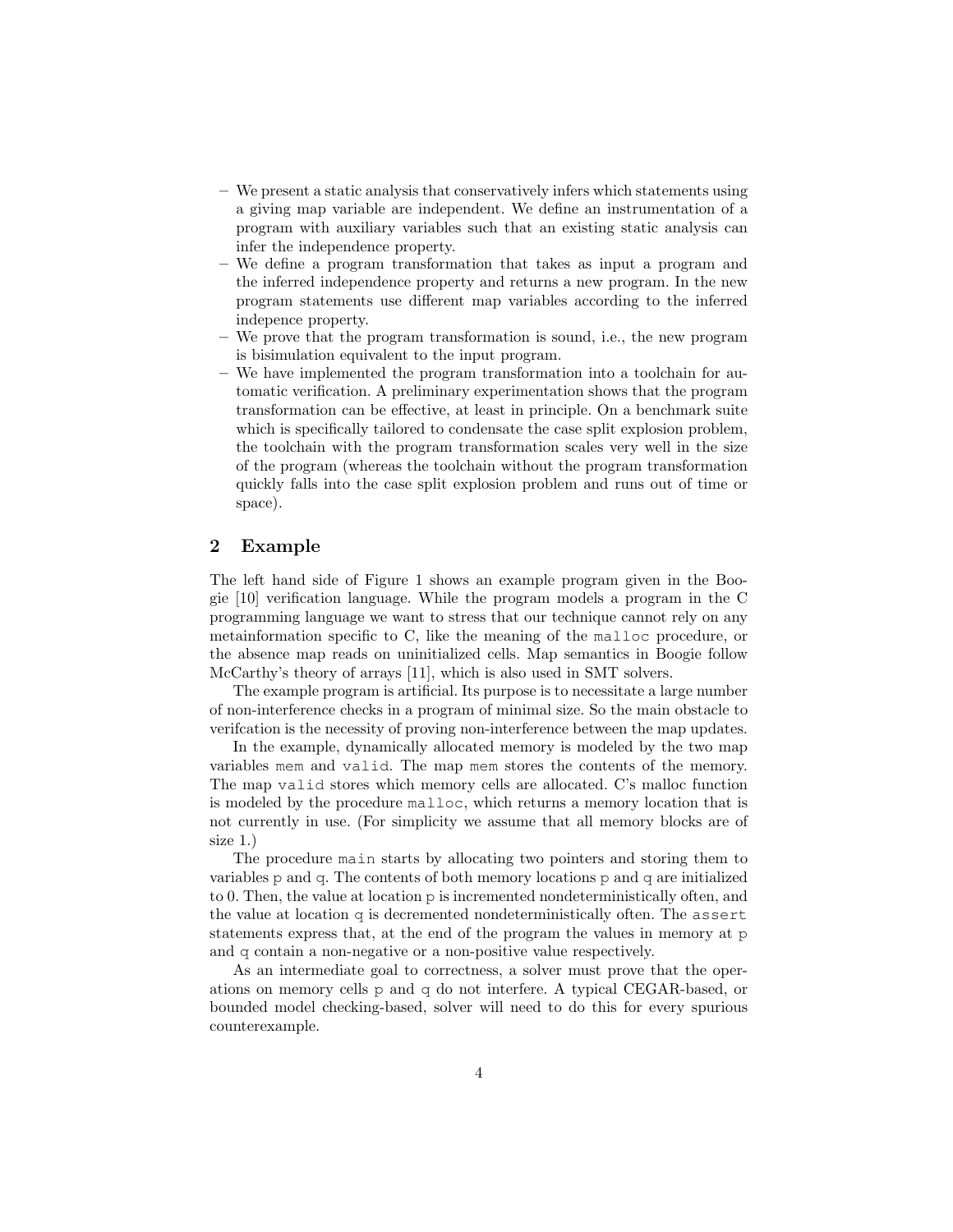```
var mem : [int] : int;
var valid : [int] : bool;
procedure main() {
  var p, q : int;
  call p := malloc();
  call q := malloc();
  mem[p] := 0;mem[q] := 0;while (*) {
    if (*) {
      mem[p] := mem[p] + 1;} else {
      mem[q] := mem[q] - 1;}
  }
  assert mem[p] >= 0;
  assert mem[q] <= 0;
}
procedure malloc() returns (ptr : int);
ensures !old(valid)[ptr];
ensures valid == old(valid)[ptr:=true];
                                             var mem_1, mem_2 : [int] : int;
                                             var valid : [int] : bool;
                                             procedure main() {
                                               var p, q : int;
                                               call p := malloc();
                                               call q := malloc();
                                               mem\_1[p] := 0;mem_2[q] := 0;while (*) {
                                                 if (*) {
                                                   mem\_1[p] := mem\_1[p] + 1;} else {
                                                   mem_2[q] := mem_2[q] - 1;}
                                                }
                                                assert mem_1[p] >= 0;
                                               assert mem_2[q] <= 0;
                                              }
                                             procedure malloc() returns (p : int);
                                             ensures !old(valid)[ptr];
                                             ensures valid == old(valid)[p := true];
```
Fig. 1: Example of a program and its transformation. The program serves also as the basis of our scalable benchmark suite. — The value of the variable mem is a mathematical map. It is used to model the memory. The program transformation makes the independence of the two statements in the loop apparent. Intuitively, the two statements use the map mem differently. The transformation introduces diffent maps for different uses.

Our technique provides a preprocessing such that the solver can instead prove correctness of the transformed program on the right hand side of Figure [1.](#page-4-0) In the transformed example, the map mem has been replaced by two maps mem 1 and mem<sub>-2</sub>. Memory accesses at p are modeled by accessing mem<sub>-1</sub>, memory accesses at q are modeled by accessing mem 2. That way the solver does not need to prove non-interference between the increment and decrement operations for each spurious counterexample, which typically results in a dramatic speedup.

# 3 Preliminaries

In this section, we fix our notation regarding program syntax and semantics.

Program Syntax We distinguish two types of variables, map variables and base *variables.* Map variables are named  $a, b, \ldots$ . We use i, j,... for base variables that are used as map indices in the current context and  $x, y, \ldots$  for all-purpose base variables. We use constant (or literal) expressions named lit,  $\text{lit}_1, \text{lit}_2, \ldots$ We use a special variable  $pc \in$  Variables called the *program counter*. We use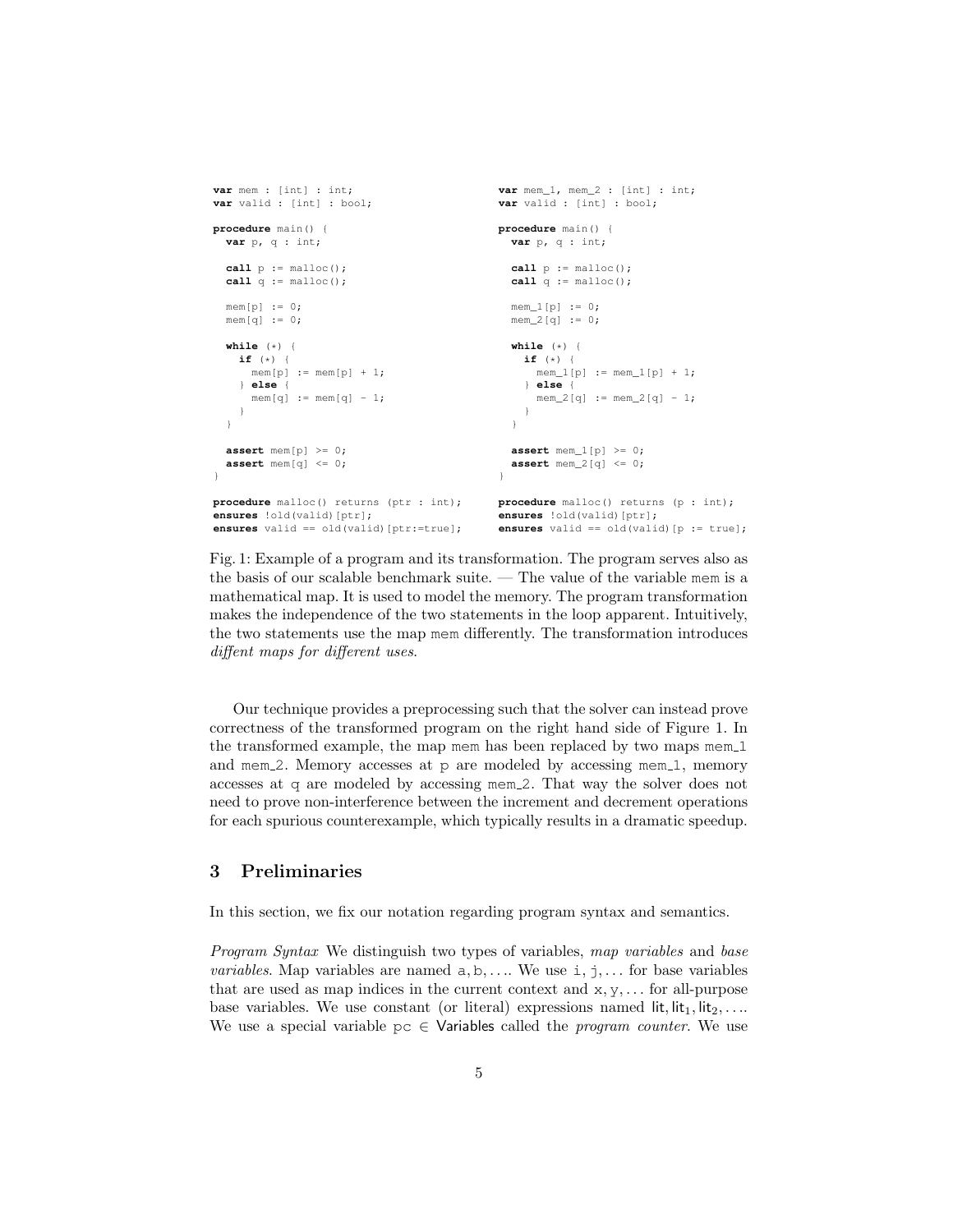typewriter font for program variables (e.g., i, x) and italics for mathematical variables (e.g.,  $i,x$ ).

Expressions in our programs can have one of three types.

| Expressions of base type: $e_{\text{base}} ::= \text{lit}   \text{ x}   \text{ a} [\text{ i}]$ |                                                                                                                                      |
|------------------------------------------------------------------------------------------------|--------------------------------------------------------------------------------------------------------------------------------------|
|                                                                                                | Expressions of map type: $e_{\text{map}} ::= a   a[i:=x]   (const \text{lit})$                                                       |
| Boolean expressions:                                                                           | $e_{\text{bool}}$ ::= $x = y \mid e_{\text{bool}} \mid e_{\text{bool}} \& e_{\text{bool}} \mid e_{\text{bool}} \mid e_{\text{bool}}$ |

The set of all commands is generated generated by the following grammar. We refer to this set by Commands.

 $c ::= \mathbf{x} : = e_{\text{base}} | \mathbf{a} : = e_{\text{map}} | \mathbf{h} \text{avoc} \mathbf{x} | \mathbf{h} \text{avoc} \mathbf{a} | \text{assume } e_{\text{bool}}$ 

The set of program locations, Loc, is a set of distinct identifiers  $\{\ell, \ell', \ell_0, \ell_1, \ldots\}$ . A statement is a triple of a source program location, a command, and a target program location, i.e., Statements =  $Loc \times$  Commands  $\times$  Loc. We use the letter σ for statements. Let  $\sigma = (\ell, c, \ell')$  be a statement, then we refer to the *source location* of  $\sigma$  by  $src(\sigma)$ . In contexts where the locations are not important we omit them from the statement and write only the command. We call statements whose command is of the form  $a:=a[i:=x]$  map write statements, and we call statements whose command is of the form  $x:=a[i]$  map read statements. To highlight that a statement's command is a map write (read), we name the statement  $\sigma_{\text{wr}}$  ( $\sigma_{\text{rd}}$ ).

A program P is given as a control flow graph whose edges are statements. Formally:  $P = (Loc, \Sigma, \ell_0)$ , where Loc is a set of locations,  $\Sigma \subseteq$  Statements is a set of statements, and  $\ell_0 \in \text{Loc}$  is the initial location. For technical reasons we do not allow incoming control flow edges at the initial location. A program P induces a set of *program variables*, *Var*, which are all the variables that occur in any of the statements of P. We sometimes refer to only the basic variables  $Var_{base} \subseteq Var$  or only the map variables  $Var_{map} \subseteq Var$ . We call the subset of  $\Sigma$  that contains all the map write (read) statements  $\Sigma_{\text{wr}}$  ( $\Sigma_{\text{rd}}$ ). From now on we assume the program  $P$  is given as described here.

We do not allow equating maps in assume statements (assume  $a == b$ ). In our experience this restriction does not matter in practice. Furthermore, we only allow equalities between (base) variables, not between expressions. This is not a proper restriction.

We will abbreviate  $a := a[i := x]$  as  $a[i] := x$ . We may omit the case when the store is over a different map, like  $a:=b[i:=x]$ , from case distinctions, since it can be simulated by a map update followed by a map assigment; in this case  $a:=b$  followed by  $a[i]:=x$ . Also, we omit chains of stores applied to one map variable; again this omission does not change the expressiveness of the programming language.

Program Semantics For simplicity of presentation we consider only two sorts, namely the base sort *Sort* and the map sort  $Sort \rightarrow Sort$ .

A state in our program is a mapping from program variables to values from our set of sorts. The base variables, like  $x$  and i are assigned values of sort Sort.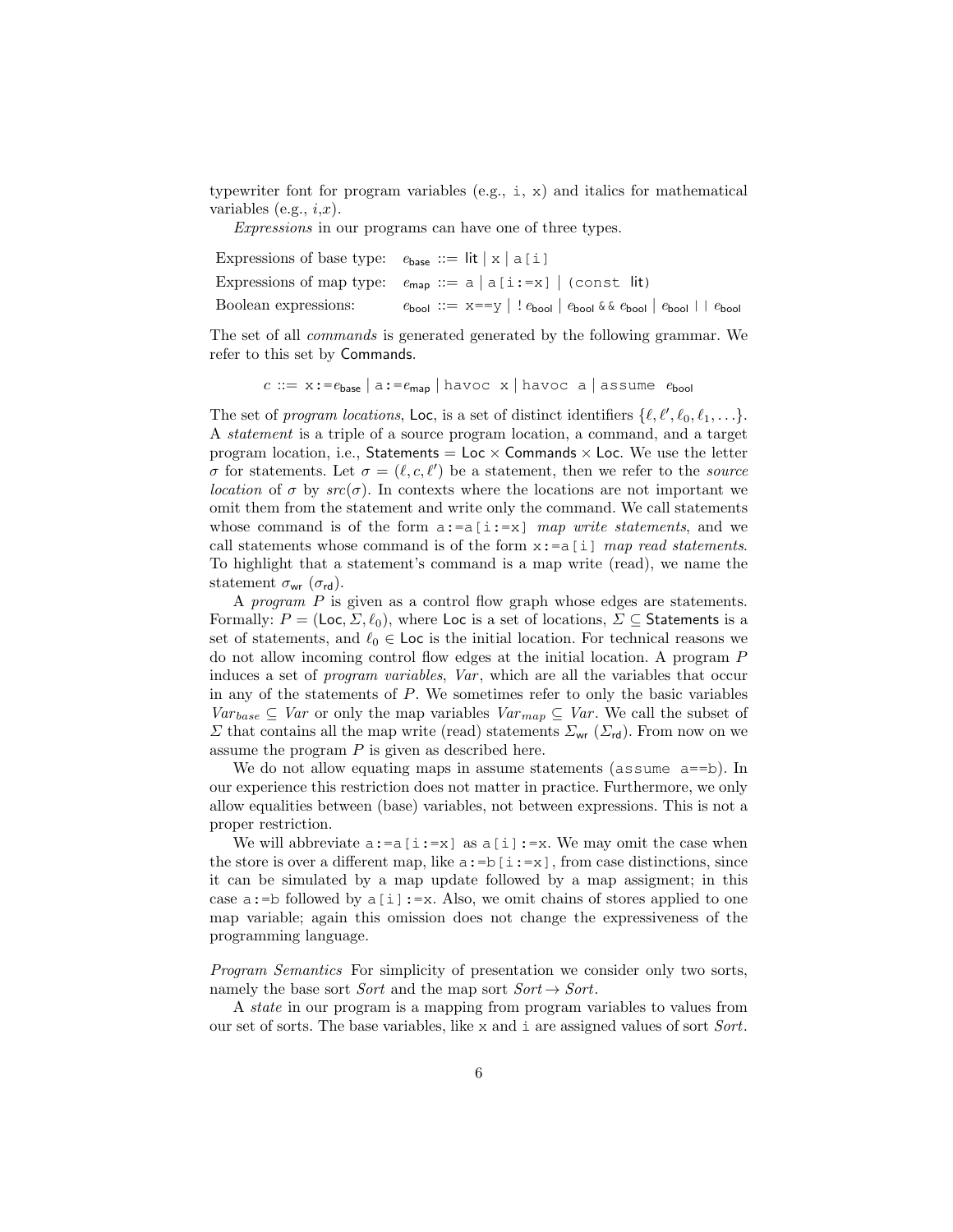The map variables, like a, are assigned values of sort  $Sort \rightarrow Sort$ . The Boolean sort {true, false} occurs only during evaluation of Boolean expressions. The program counter variable pc is a special case, its value denotes the location  $\ell \in \text{Loc that the execution is currently in.}$ 

We use the (semantic) map update operator  $\cdot[\cdot \mapsto \cdot] : (Sort \rightarrow Sort) \times Sort \times$ Sort  $\rightarrow$  (Sort  $\rightarrow$  Sort): Let a be a map, then  $a[i \rightarrow x]$  is the map that returns the value  $a(j)$  for all arguments  $j \neq i$  and the value x for the argument i.

For expressions e we give an evaluation function  $\cdot \llbracket \cdot \rrbracket$ : States × Expressions  $\rightarrow$  $(Sort \cup (Sort \rightarrow Sort)$ , which, given a valuation of the variables, assigns a value to e: Every literal has one value in Sort it is associated with; the literal evaluates to that value regardless of state. A variable is evaluated by looking up its value in the state. A map variable's value is a map, a map access at some index evaluates to the application of the evaluated map value to the evaluated index value. The semantics of the store operator is given as the above-mentioned map update operator. A constant map expression with some argument lit evaluates to a map whose value is lit at every position. The Boolean operators are evaluated as usual. Formally:

$$
s[\![\text{it}]\!] \stackrel{\text{def}}{=} \text{lit} \qquad s[\![v]\!] \stackrel{\text{def}}{=} s(v)
$$
\n
$$
s[\![a[\![i]\!]] \stackrel{\text{def}}{=} s[\![a]\!](s[\![i]\!]) \quad s[\![a[\![i]\!]-x]\!] \stackrel{\text{def}}{=} s[\![a]\!][s[\![i]\!]+\,s[\![x]\!]]
$$
\n
$$
s[\![\text{const}\!] \text{lit}) \parallel \stackrel{\text{def}}{=} \lambda x. \text{lit} \qquad s[\![e == e'] \!] \stackrel{\text{def}}{=} \begin{cases} \text{true} & \text{if } s[\![e]\!]=s[\![e'] \!] \\ \text{false} & \text{otherwise} \end{cases}
$$

The *concrete post* operator post:  $2^{States} \times Statements \rightarrow 2^{States}$  is given as follows.

post
$$
(S, (\ell, x := e_{base}, \ell')) \stackrel{def}{=} \{s[\text{pc} \mapsto \ell'] [x \mapsto s[\ell_{base}]] \mid s \in S, s(\text{pc}) = \ell\}
$$
  
post $(S, (\ell, a := e_{map}, \ell')) \stackrel{def}{=} \{s[\text{pc} \mapsto \ell'] [a \mapsto s[\ell_{map}]] \mid s \in S, s(\text{pc}) = \ell\}$   
post $(S, (\ell, \text{havoc } x, \ell')) \stackrel{def}{=} \{s[\text{pc} \mapsto \ell'] [x \mapsto v] \mid s \in S, s(\text{pc}) = \ell, v \in Sort\}$   
post $(S, (\ell, \text{havoc } a, \ell')) \stackrel{def}{=} \{s[\text{pc} \mapsto \ell'] [a \mapsto v] \mid s \in S, s(\text{pc}) = \ell, v \in Sort \mapsto Sort\}$ 

 $\mathsf{post}(S,(\ell, \text{assume } e, \ell')) \stackrel{def}{=} \{s[\text{pc} \mapsto \ell'] \mid s \in S, s(\text{pc}) = \ell, s[\![e]\!] = \texttt{true}\}$ 

An execution e is a sequence of statements and states in alternation, i.e.,

$$
e=s_0.\sigma_0.\ldots.\sigma_{n-1}.s_n.
$$

Every execution starts in an initial state, i.e., a state  $s_0$  where the program counter pc is assigned the initial location  $\ell_{\theta}$ . Furthermore, the sequence must be consecutive, i.e., for all i from 0 to  $n-1$ , the state  $s_{i+1}$  must be contained in the set of post states of the state  $s_i$  under the statement  $\sigma_i$ , i.e.,

$$
s_{i+1} \in \mathsf{post}(\{s_i\}, \sigma_i).
$$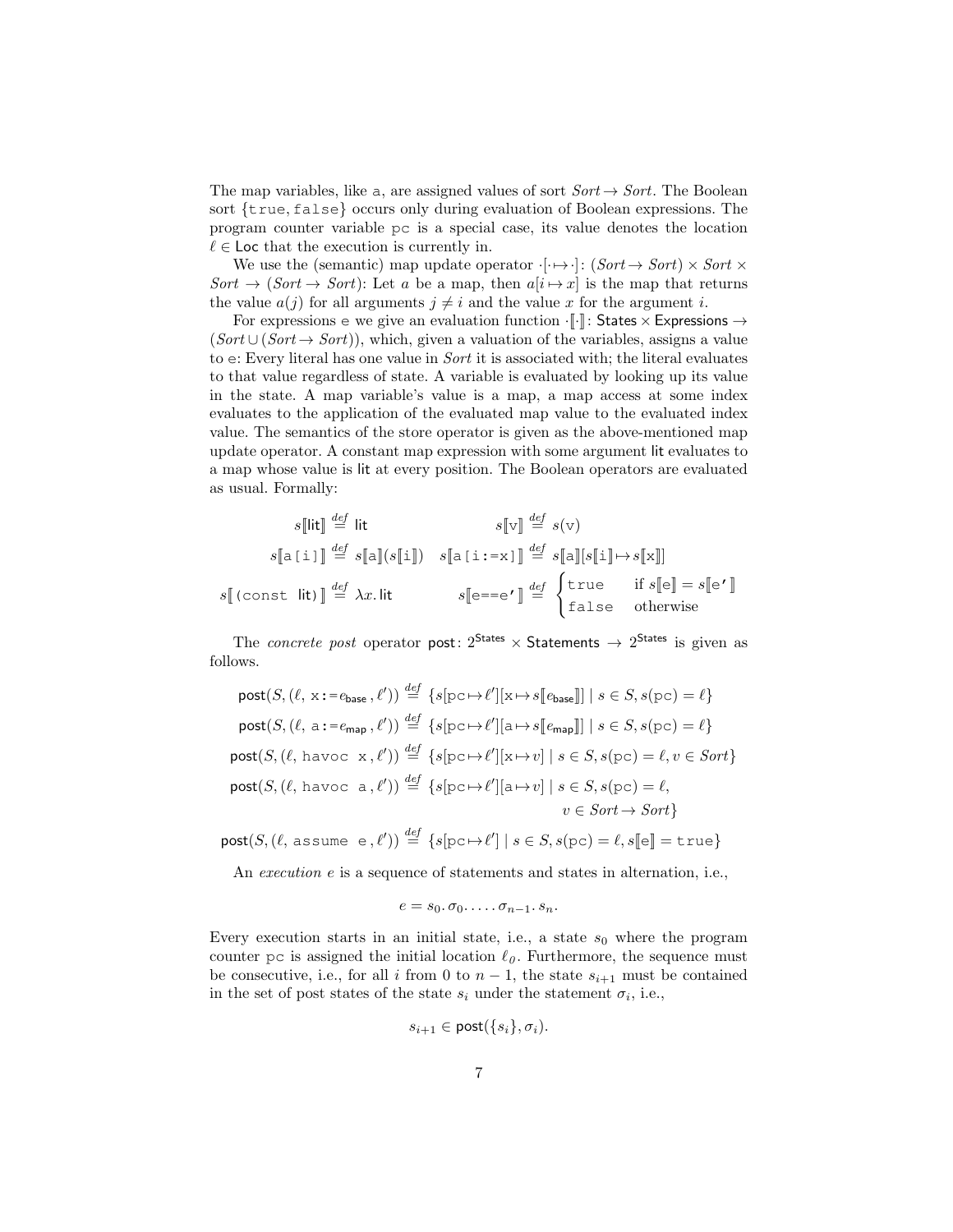A special case are the empty executions, an empty execution  $s_0$  consists of an initial state only. We can write every non-empty execution as  $e.\sigma.s$  where e is an execution. We denote the set of all executions Executions.

The *reachable states* are all states s such that there is an execution that ends in s.

*Reach* 
$$
\stackrel{def}{=} \{s \mid \exists e \in \text{Exections. } e = e's\}
$$

# <span id="page-7-0"></span>4 Dependency Analysis

Our program transformation is based on an analysis of the dependencies between the statements in the program  $P$ . In this section, we describe a property that makes explicit which map update statements may be reponsible for the value of a map at some index at some program location. For this, we introduce the relation LstWr (read: "last writes") that contains for a potential read in the program all the map updates that are relevant for that read in some execution of the program.

Last Write Relation LstWr The relation LstWr  $\subseteq \Sigma_{\text{wr}} \times \Sigma_{\text{rd}}$  relates all map write statements  $\sigma_{\text{wr}}$  to all the map read statements  $\sigma_{\text{rd}}$  such that  $\sigma_{\text{wr}}$  is responsible for the value that is read in  $\sigma_{rd}$  in some execution.

Definition 1 (Last Writes Relation LstWr). The Last Write relation LstWr ⊆  $\Sigma_{\text{wr}} \times \Sigma_{\text{rd}}$  contains a pair  $(\sigma_{\text{wr}}, \sigma_{\text{rd}})$ , where the command in  $\sigma_{\text{wr}}$  is of the form  $a[i]:=x, and the command in  $\sigma_{rd}$  is of the form  $y:=b[j]$ , whenever there is$ an execution e and a value v such that v is written by  $\sigma_{\text{wr}}$  and is read by  $\sigma_{\text{rd}}$ , i.e., if e fulfills the following linear time property.

 $\Diamond (pc = src(\sigma_{\text{wr}}) \land x = v \land \Diamond (pc = src(\sigma_{\text{rd}}) \land b[i] = v))$ 

In this definition we assume that every value that is written to a map during an execution is unique; this can be accommodated by providing each value with a timestamp. Furthermore, in this definition  $\alpha$  and  $\beta$  may or may refer to the same program variables, the same holds for,  $i$  and  $j$  and  $x$  and  $y$ .

Alternative Characterisation of the Last Writes Relation LstWr We provide an alternative characterisation of the Last Writes relation LstWr. This characterisation will lead to an instrumentation of the program that will allow us to compute an relation  $\mathsf{LstWr}^{\#}$  that overapproximates the Last Writes relation.

We next define the function lw which, given a position  $i$ , given a map a, and given an execution e, returns the write statement  $\sigma_{\text{wr}}$  that is responsible for the value that the map a has at position  $i$  in the last state of the execution  $e$ . For technical reasons we will use the symbol  $\perp$  (to cater for the case where the map a has not been written at position  $i$  in execution  $e$ ).

Formally, we define the function lw:  $Var_{\text{map}} \times Sort \times$  Executions  $\rightarrow \Sigma_{\text{wr}} \cup \{\perp\}$ by induction over the length of the execution e. (As explained above, an execution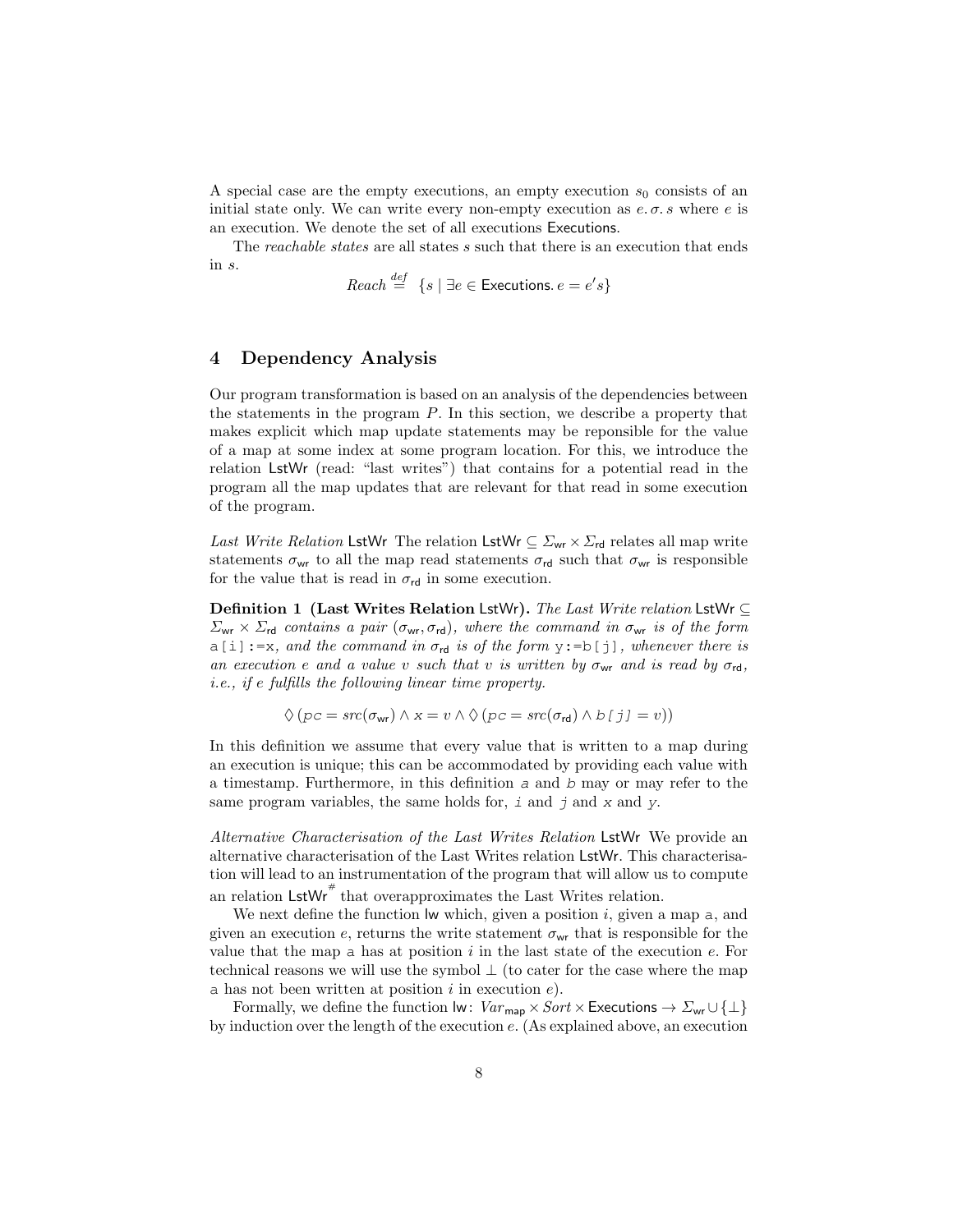of length 0 is of the form  $s_0$  where  $s_0$  is an initial state, and an execution of length  $n+1$  is of the form  $e.\sigma.s$  where  $\sigma$  is a statement and s is a state.)

$$
lw(a, j, s_0) \stackrel{def}{=} \perp
$$
  
\n
$$
lw(a, j, e. \text{ have } a. s) \stackrel{def}{=} \perp
$$
  
\n
$$
lw(a, j, e. a := (\text{const } \text{lit}). s) \stackrel{def}{=} \perp
$$
  
\n
$$
lw(a, j, e. a [\text{i}] := x. s) \stackrel{def}{=} \begin{cases} a [\text{i}] := x & \text{if } s(\text{i}) = j \\ lw(a, j, e) & \text{if } s(\text{i}) \neq j \end{cases}
$$
  
\n
$$
lw(a, j, e. a := b. s) \stackrel{def}{=} lw(b, j, e)
$$
  
\n
$$
lw(a, j, e. \sigma. s) \stackrel{def}{=} lw(a, j, e) \text{ if } e. \sigma. s \text{ matches none of the above}
$$

Intuitively, the definition of  $w(a, j, e)$  traces the value of the map a at index j back within the execution  $e$  until it hits the map write statement that is responsible for the fact that a has that value at position  $j$  at the end of  $e$ . This write statement is returned by lw. If the execution consists only of an initial state  $s_0$ , or the last statement was a havoc statement with argument a, or when a has been set to a constant map by the last statement, then no value in a depends on a map write statement, so lw returns the symbol ⊥. If the last statement in the execution has been a write to map a, then LstWr checks whether the write was at position  $j$ . If that is the case, the last write is returned, otherwise lw recurses on the prefix of the execution where the write statement and its successor state have been dropped. If the last statement in the execution assigned another map b to a, the lw recurses on the execution prefix, and it looks for writes on b instead of writes on a. Otherwise, the last statement in the execution had no influence on values in a, so it is evaluated recursively on the prefix without the last statement and state.

As above, the Last Writes relation LstWr relates all the write statements  $\sigma_{\text{wr}}$  to all the read statements  $\sigma_{\text{rd}}$ , such that there is an execution where  $\sigma_{\text{wr}}$ is responsible for the value that  $\sigma_{rd}$  reads. From the function lw we build the explicit characterization of the relation LstWr  $\subseteq \Sigma_{\text{wr}} \times \Sigma_{\text{rd}}$  as follows.

$$
\begin{aligned}\n\text{LstWr} & \stackrel{def}{=} \{ (\sigma_{\text{wr}}, \sigma_{\text{rd}}) \mid \sigma_{\text{rd}} = (\ell, x := a[i], \ell') \\
&\land \exists e. s \in \text{Executions.} \ s(\text{pc}) = \ell \land s(i) = i \land \text{lw}(a, i, e. s) = \sigma_{\text{wr}} \\
&\land \sigma_{\text{wr}} \neq \bot \}\n\end{aligned}
$$

### 5 Computing Dependencies

In this section, we present an instrumentation of the program  $P$  such that the Last Writes relation LstWr can be expressed in terms of the set of reachable states of the instrumented program PLstWr.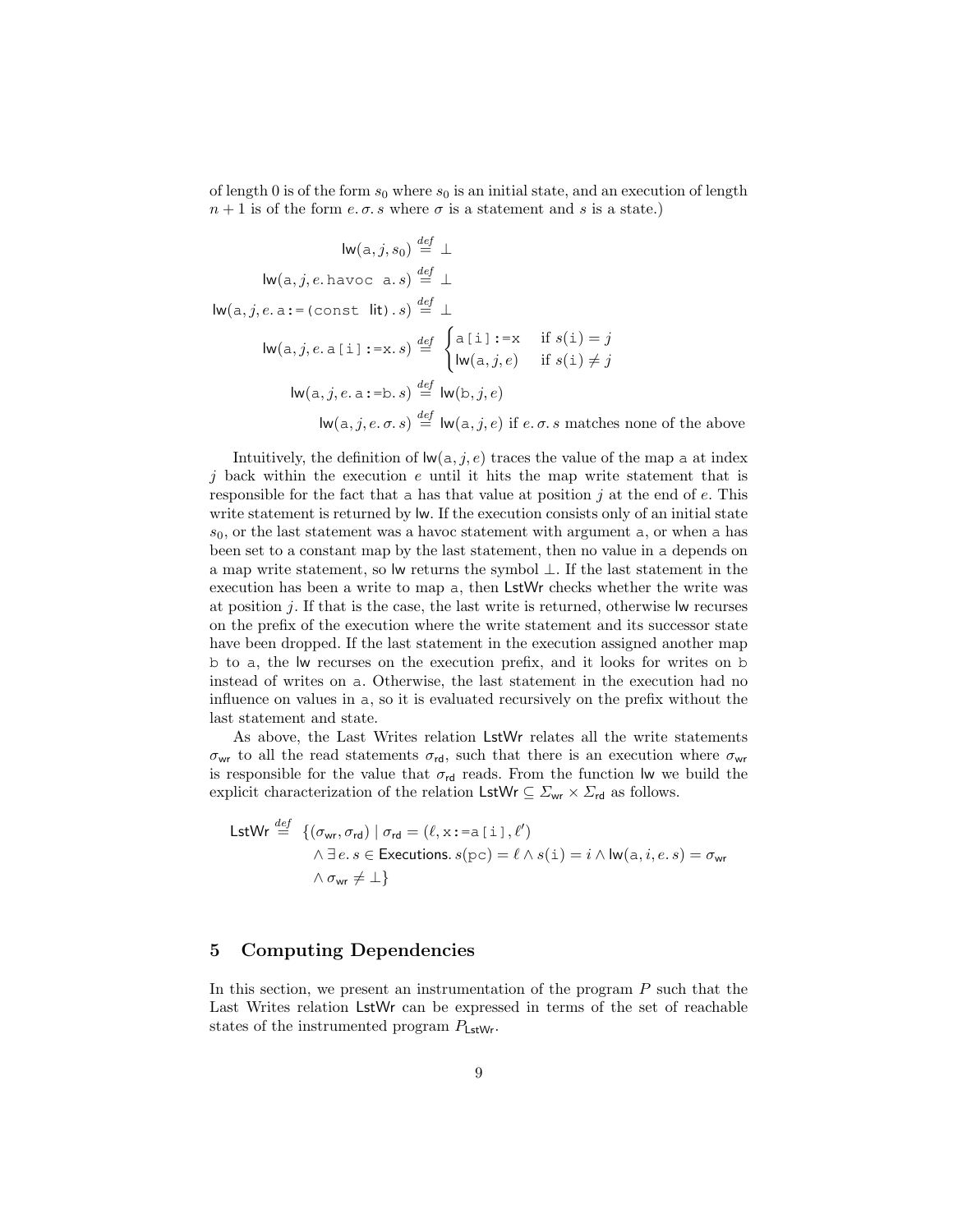#### 5.1 Instrumentation

We introduce an auxiliary map variable a-lw for every map-variable a that occurs in the program P. The values of the maps that are assigned to  $a-1w$  are not values from our base sort *Sort*, but instead are symbols that refer to write statements that occur in P.

Intuitively, the transformation is designed in such a way that the fresh lwmaps capture the results of the lw-function for each program location. We construct the transformation in three steps. We begin by defining by a transformer  $\tau_{\text{LstWr}}^c$ : Commands  $\rightarrow$  Commands for some commands whose transformation result does not depend on their location in the program.

If the command  $c$  is a havoc to map variable a, or if  $c$  assigns a constant map to a, then a-lw is assigned a constant map that contains the symbol ⊥ at all positions. This represents that no write statement has an influence on any value in the map a after the command c has been executed. If c assigns the value of a map variable to another map variable, then the analogous assignment is done on the respective lw-maps. This expresses that all map write statements that have an influence on a also have an influence on b after the command c has been executed. In all other cases, the transformation  $\tau_{\textsf{LstWr}}^{c}$  leaves the command c unchanged.

$$
\tau_{\text{LstWr}}^{c}(\text{havoc a}) \stackrel{\text{def}}{=} \text{havoc a; a-lw:=(const \bot)}
$$
\n
$$
\tau_{\text{LstWr}}^{c}(\text{a}:=(\text{const lit})) \stackrel{\text{def}}{=} \text{a}:=(\text{const lit); a-lw:=(const \bot)}
$$
\n
$$
\tau_{\text{LstWr}}^{c}(\text{b:=a}) \stackrel{\text{def}}{=} \text{b:=a; b-lw:=-1w}
$$
\n
$$
\tau_{\text{LstWr}}^{c}(c) \stackrel{\text{def}}{=} c \text{ where none of the other cases apply}
$$

From  $\tau_{\textsf{LstWr}}^c$  we construct the transformer  $\tau_{\textsf{LstWr}}^{\sigma}$ : Statements  $\rightarrow$  Statements, which transforms the map write statements. Whenever a map variable a is written to at index i, then a-lw is written at the same index, but with a special value that identifies the updating statement. Statements that are not map write statements are left unchanged by  $\tau_{\textsf{LstWr}}^{\sigma}$ .

$$
\tau_{\text{LstWr}}^{\sigma}(\sigma_{\text{wr}}) \stackrel{\text{def}}{=} (\ell, a[i]:=x; a-lw[i]:=\sigma_{\text{wr}}, \ell')
$$
\nwhere  $\sigma_{\text{wr}} = (\ell, a[i]:=x, \ell')$   
\n
$$
\tau_{\text{LstWr}}^{\sigma}((\ell, c, \ell')) \stackrel{\text{def}}{=} (\ell, \tau_{\text{LstWr}}(c), \ell') \text{ where } (\ell, c, \ell') \notin \Sigma_{\text{wr}}
$$

The final statement transformer  $\tau_{\text{LstWr}}$ : Statements  $\rightarrow$  Statements updates statements that originate from the initial location  $\ell_0$ . Because at the initial location no map writes have been executed, we set every lw-variable to a constant map containing the symbol ⊥. (Note that we assume that the initial location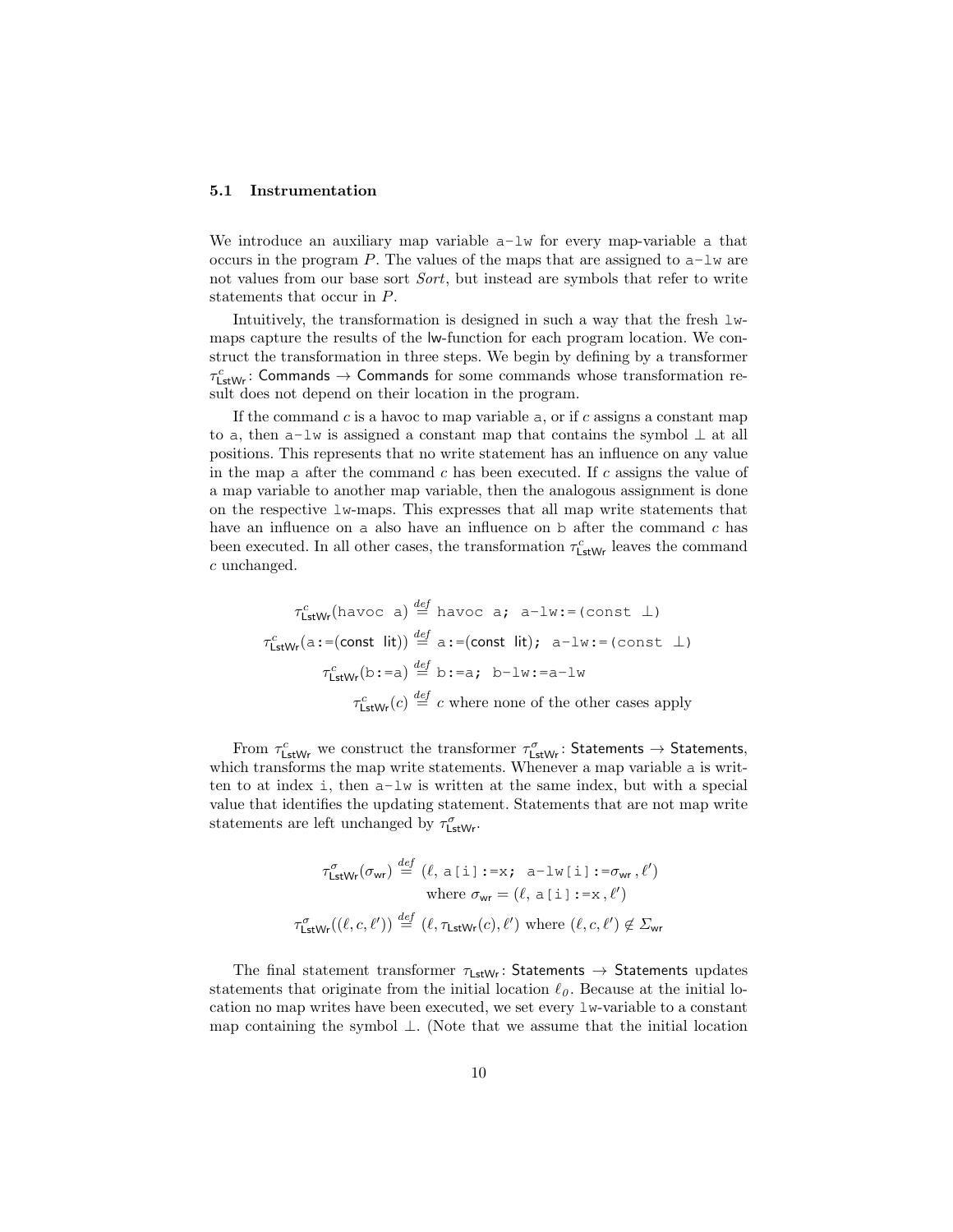has no incoming statements.)

$$
\tau_{\text{LstWr}}(\sigma) \stackrel{def}{=} c;
$$
\n
$$
a-1w := (\text{const } \perp);
$$
\n...\n
$$
z-1w := (\text{const } \perp)
$$
\nwhere  $\tau_{\text{LstWr}}^{\sigma}(\sigma) = (\ell_0, c, \ell)$  and  $Var_{\text{map}} = \{a, \ldots, z\}$ 

We are now ready to define the instrumented program  $P_{\text{LstWr}}$ . We define the instrumented program  $P_{\text{LstWr}}$  through applying the transformation function  $\tau_{\text{LstWr}}$  to each statement in  $\Sigma$ . Formally:

<span id="page-10-1"></span>
$$
P_{\mathsf{LstWr}} \stackrel{\text{def}}{=} \{\mathsf{Loc}, \{\tau_{\mathsf{LstWr}}(\sigma) \mid \sigma \in \Sigma\}, \ell_0\}
$$

We can now express the Last Write relation LstWr through the set of reachable states of the instrumented program PLstWr.

**Proposition 1.** The Last Writes relation LstWr as defined in Section  $\frac{1}{4}$  $\frac{1}{4}$  $\frac{1}{4}$  is identical to the relation that relates a map write statement  $\sigma_{\text{wr}}$  in  $\Sigma_{\text{wr}}$  to a map read statement  $\sigma_{rd}$  in  $\Sigma_{rd}$  of the form  $(\ell, x := a[i], \ell')$  if there is a state s in the set of reachable states of the instrumented program  $P_{\text{LstWr}}$  such that the program counter pc points to the source location of  $\sigma_{rd}$ ,  $\ell$ , and the value that s assigns to the map read expression  $a-1w[i]$  is the write statement  $\sigma_{wr}$ . Formally:

$$
\begin{aligned} \textsf{LstWr} &= \{ (\sigma_{\textsf{wr}}, \sigma_{\textsf{rd}}) \mid \sigma_{\textsf{rd}} = (\ell, x \colon = a \text{[i]}, \ell') \\ &\land \exists s \in \textit{Reach}(P_{\textsf{LstWr}}) \text{.} s[\mathbb{pc}] = \ell \land s[\![a - \text{lw}[i]\!] = \sigma_{\textsf{wr}} \} \end{aligned}
$$

We state the following lemma for later reference (proof of Theorem [1](#page-14-0) in Section [6\)](#page-11-0).

#### <span id="page-10-0"></span>**Lemma 1.** P and  $P_{\text{LstWr}}$  are bisimulation-equivalent.

The proof of this lemma is obvious form the fact that the additional commands introduced by the transformation is ghost code.

### 5.2 Computing an Overapproximation of the Last Writes Relation LstWr

We have seen that the relation LstWr can be expressed through the set of reachable states of the instrumented program  $P_{\text{LstWr}}$ . The set of reachable states is not computable in general. Thus, we apply a static analysis that computes an overapproximation of the set of reachable states.

The static analysis must be able to handle programs that manipulate maps. An example is a static analysis based on the Map Equality Domain [\[4\]](#page-20-8). This domain is useful to infer equalities and disequalities between expressions which can involve maps.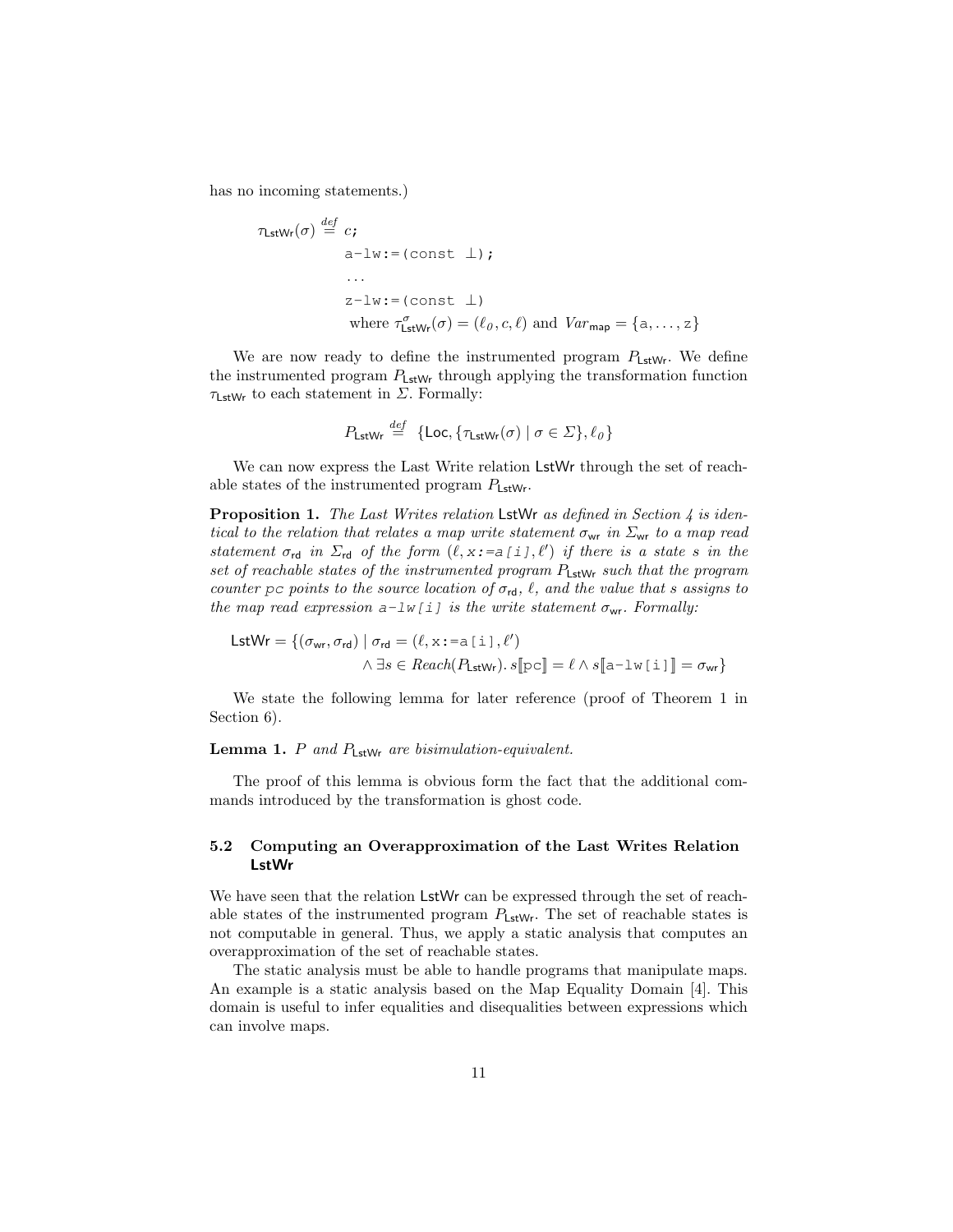We have implemented an extension of the Map Equality Domain. The extensions supports constraints of the form  $x \in \{l, l, l\}$  which allows us to succinctly express constraints like  $a-1\le i \in \{\sigma_1, \sigma_2\}$ . Here,  $\sigma_1$  and  $\sigma_2$  are literals (referring to the corresponding statements). All literals are pairwise different. Thus, these constraints allow us to infer constraints like  $a-1\le i \neq \sigma_3$ . Such constraints are crucial to infer independence of statements.

From now on, we use  $\mathsf{LstWr}^{\#}$  to refer to the overapproximation of the relation LstWr computed by applying the above-described static analysis to the instrumented program  $P_{\text{LstWr}}$ . The static analysis always computes an overapproximation of the set of reachable states of  $P_{\text{LstWr}}$ . Thus, the relation  $\text{LstWr}^{\#}$  is an overapproximation of the Last Writes relation LstWr. We state the following remark for later reference (in Lemma [2\)](#page-13-0).

<span id="page-11-1"></span>*Remark 1*. The relation  $\textsf{LstWr}^*$  is an overapproximation of the Last Write relation LstWr, i.e.,

$$
\mathsf{LstWr}^{\#}\supseteq \mathsf{LstWr}.
$$

### <span id="page-11-0"></span>6 Program Transformation

In this section we introduce the program transformation that transforms the program P, given the relation  $\mathsf{LstWr}^{\#}$ , which approximates the Last Write relation LstWr of program P.

### 6.1 Computing a Partition of the Map Write Statements

First, we define the relation  $R \subseteq \Sigma_{\text{wr}} \times \Sigma_{\text{wr}}$  that relates all write statement that map influence the same read statement. Two write statements  $\sigma_{\mathsf{wr}}$  and  $\sigma_{\mathsf{wr}}'$  are related by R if there exists a read statement  $\sigma_{rd}$  such that the relation  $\textsf{LstWr}^{\#}$ relates both  $\sigma_{\text{wr}}$  to  $\sigma_{\text{rd}}$  and  $\sigma'_{\text{wr}}$  to  $\sigma_{\text{rd}}$ . Formally:

$$
R \stackrel{\text{def}}{=} \{(\sigma_{\mathsf{wr}}, \sigma_{\mathsf{wr}}') \mid \exists \, \sigma_{\mathsf{rd}} \in \Sigma_{\mathsf{rd}}.\, \mathsf{LstWr}^{\#}(\sigma_{\mathsf{wr}}, \sigma_{\mathsf{rd}}) \land \mathsf{LstWr}^{\#}(\sigma_{\mathsf{wr}}, \sigma_{\mathsf{rd}})\}
$$

Based on the relation R, we define the relation  $r \subseteq \Sigma_{\text{wr}} \times \Sigma_{\text{wr}}$  as the smallest equivalence relation that contains the relation  $R$ . This equivalence relation  $r$ induces a partition over the set  $\Sigma_{\text{wr}}$ , i.e., a set  $W \subseteq 2^{\Sigma_{\text{wr}}}$  of subsets of the set  $\Sigma_{\text{wr}}$  such that the disjoint union of the subsets is identical to the original set  $\Sigma_{\text{wr}}$ . Thus, the set W consists of disjoint subsets  $\{W_1, \ldots, W_n\}$  of the set of all write statements  $\Sigma_{\text{wr}}$ . The partition W has the property that for every two blocks  $W_1$ and  $W_2$  in W, we know that if we take one write statement  $\sigma_{\mathbf{wr}}$  from  $W_1$  and another write statement  $\sigma'_{\text{wr}}$  from  $W_2$ , then  $\sigma_{\text{wr}}$  and  $\sigma'_{\text{wr}}$  are independent in the sense that they never have an influence on the same read statement.

For technical reasons, we add a the singleton consisting only of the symbol  $\perp$  to W. Its use will become clear in the next subsection.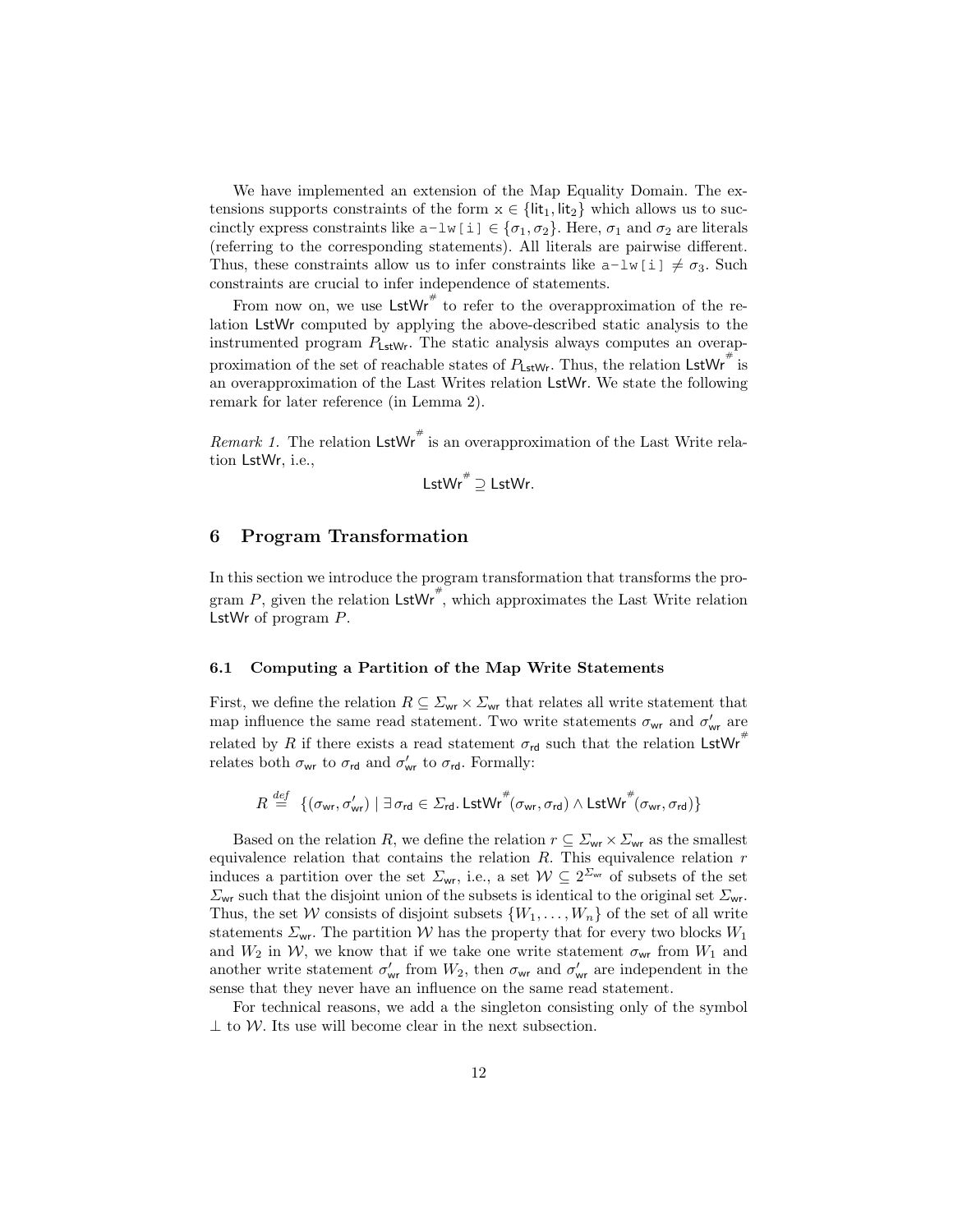#### 6.2 Program Transformation

We introduce a map variable  $a_W$  for each  $W \in \mathcal{W}$ . If for example the write statements a [i]: =x and a [j]: =y appear in different blocks  $W_1$  and  $W_2$ , then we will replace the map variable a with two different variables  $a_{-}W_1$  and  $a_{-}W_2$ in these statements accordingly. (There is a subtle point here regarding the fact that  $W$  is a mathematical object while a variable name consists of characters which we neglect here.)

We use the notation  $\mathsf{LstWr}^{\#-1}[\sigma_{\mathsf{rd}}]$  to denote the preimage of  $\mathsf{LstWr}^{\#}$  with respect to some read statement  $\sigma_{\sf rd} \in \Sigma_{\sf rd}$ , i.e.,

$$
\mathsf{LstWr}^{\# - 1}[\sigma_{\mathsf{rd}}] \stackrel{def}{=} \{ \sigma_{\mathsf{wr}} \mid (\sigma_{\mathsf{wr}}, \sigma_{\mathsf{rd}}) \in \mathsf{LstWr}^{\#} \}.
$$

The transformation updates the statements of program P using the transformation  $\tau$ : Statements  $\rightarrow$  Statements as described in the following. The transformation result  $\tau(\sigma)$  depends on the statement type of  $\sigma$ . If  $\sigma$  writes to map variable a, it is transformed to a statement that does the same update to map variable  $a_{\text{-}}W$ , i.e., to the map variable corresponding to the block in the partition  $W \in \mathcal{W}$  that contains  $\sigma$ . If  $\sigma$  reads from a map variable a, there are two cases. Either  $\mathsf{LstWr}^{\#}$  at the read location yields the empty set. This means that it is guaranteed that the read position has never been written to in any execution that reaches  $\sigma$ . In this case,  $\sigma$  is transformed to a read from the map variable  $a = \pm 1$  instead of a. Otherwise, by construction of the partition W, LstWr must yield a set that falls completely into a block  $W$  in the partition  $W$ . In that case, σ is transformed to a read from the map variable a W instead of a. If σ assigns a map variable a to a map variable b, it is transformed to a series of assignments that assign for each block in the partition  $W \in \mathcal{W}$  the variable a W to the variable  $b_{\text{-}}W$ . A havoc to a map variable a is translated to havoc on all variables  $a_{\text{v}}$  a W for every block W in the partition W, followed by an assume statement that ensures that all maps  $a_W$  have been set to the same value. In all other cases, the transformation leaves  $\sigma$  unchanged. Formally:

$$
\tau((\ell, a[i]:=x, \ell')) \stackrel{\text{def}}{=} (\ell, a.W[i]:=x, \ell') \text{ where } (\ell, a[i]:=x, \ell') \in W
$$

$$
\tau((\ell, x:=a[i], \ell')) \stackrel{\text{def}}{=} (\ell, x:=a_{\text{max}}[1], \ell')
$$

$$
\text{if } \text{LstWr}^{*-1}[(\ell, x:=a[i], \ell')] = \emptyset
$$

$$
\tau((\ell, x:=a[i], \ell')) \stackrel{\text{def}}{=} (\ell, x:=a.W[i], \ell')
$$

$$
\text{if } \text{LstWr}^{*-1}[(\ell, x:=a[i], \ell')] \neq \emptyset
$$

$$
\text{and } \text{LstWr}^{*-1}[(\ell, x:=a[i], \ell')] \subseteq W
$$

$$
\tau((\ell, b:=a, \ell')) \stackrel{\text{def}}{=} (\ell, b_{\text{max}}[1, a]) \cdot \ldots \cdot b_{\text{max}}[1, a]) \subseteq W
$$

$$
\tau((\ell, b:=a, \ell')) \stackrel{\text{def}}{=} (\ell, b_{\text{max}}[1, a]) \cdot \ldots \cdot b_{\text{max}}[1, a])
$$

$$
\text{where } W = \{W_1, \ldots, W_n\}
$$

 $\tau(\sigma) \stackrel{def}{=} \sigma$  if  $\sigma$  matches none of the above cases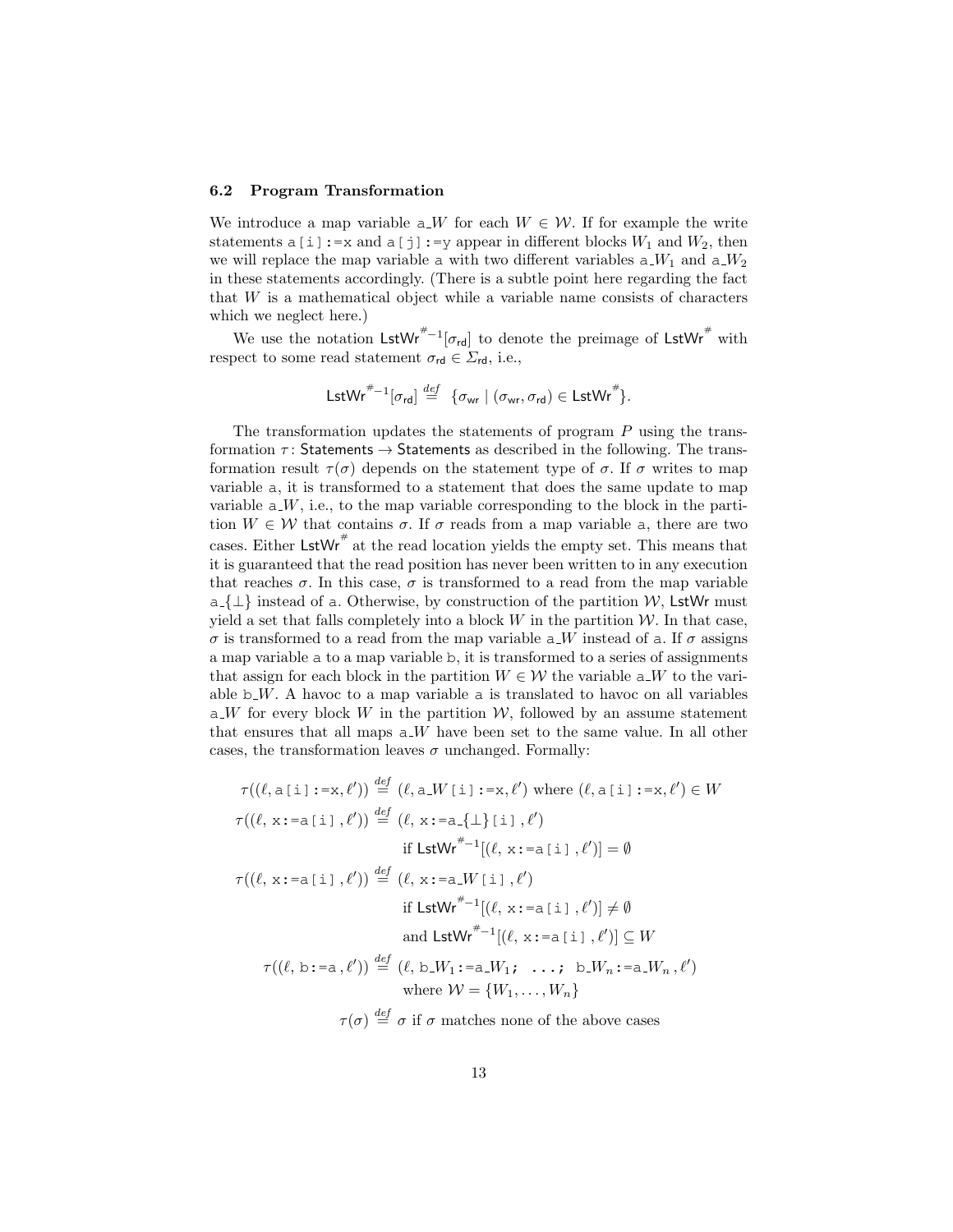We construct the transformed program  $P'$  by replacing all statements  $\sigma$  in P by their transformed version  $\tau(\sigma)$ . Formally:

$$
P' \stackrel{\text{def}}{=} (\text{Loc}, \{\tau(\sigma) \mid \sigma \in \Sigma\}, \ell_0)
$$

#### 6.3 Correctness of the Transformation

In this subsection, we show that the transformation is correct, i.e., that the program  $P$  and the transformed program  $P'$  are bisimulation-equivalent. Given Lemmma [1,](#page-10-0) it is sufficient to prove the following Lemma.

As an aside: it does not seem obvious to us how to give a bisimulation between the programs  $P$  and  $P'$  directly.

# <span id="page-13-0"></span>**Lemma 2.** The programs  $P_{\text{LstWr}}$  and  $P'$  are bisimulation-equivalent.

*Proof.* We define a bisimulation relation  $\sim$  between  $P_{\text{LstWr}}$  and  $P'$  as follows. The states s ∈ States<sub>P</sub> and  $t \in$  States<sub>P'</sub> are bisimilar, i.e.,  $s \sim t$ , iff

$$
\forall x \in Var_{base}.\tag{1}
$$

and

 $∀a ∈ Var_{map}. ∀i ∈ Var_{base}.$ 

$$
(s[[a-1w[i]] = \bot \implies \forall W \in \mathcal{W}. s[[a[i]] = t[[a.W[i]]]) \quad (2a)
$$

$$
\land (\exists W \in \mathcal{W}. s[[a-1w[i]] \in W \implies s[[a[i]] = t[[a.W[i]]]) \quad (2b)
$$

We show, that  $\sim$  is a bisimulation. Pick s, t such that s  $\sim$  t (We call this the induction hypothesis, I.H.). Pick  $\sigma$  in  $\Sigma_P$  (which corresponds to picking  $\tau_{\text{LstWr}}(\sigma)$ and  $\tau(\sigma)$  as well).

We make a case distinction on which statement type  $\sigma$  falls into.

Case  $\sigma$  is an assignment: Let  $\{s'\}\in \mathsf{post}(\{s\}, \tau_{\mathsf{LstWr}}(\sigma))$  and let  $\{t'\} = \mathsf{post}(\{t\}, \tau(\sigma))$ .

First, we consider the conditions (1), (2a), and (2b) with respect to variables x, a, and i that are not updated by  $\sigma$  when  $\sigma$  is deterministic. For all three conditions, the reasoning is simple: By I.H. the condition holds with respect to s and t. Neither  $\tau_{\text{LstWr}}(\sigma)$  nor  $\tau(\sigma)$  modify x, a or i as they occur in the conditions, and  $\tau_{\text{LstWr}}(\sigma)$  does not modify a-lw. Thus the conditions directly carry over from  $s$  and  $t$  to  $s'$  and  $t'$ .

In order to prove the conditions for  $s'$  and  $t'$  with respect to to variables that are updated by  $\sigma$ , we make a further case distinction on which type of assignment  $\sigma$  is (and analogously by  $\tau_{\text{LstWr}}(\sigma)$  and  $\tau(\sigma)$ ).

– Case  $\sigma = a[i]$ : =x: a is updated only at position s'[i]; for the other positions, the same reasoning as above is applicable. We know  $s'$ [a-lw[i]] =  $\sigma$ and  $\sigma \neq \bot$ . Thus the antecedent of condition (2a) cannot be fulfilled in s'. Let  $W \in \mathcal{W}$  be the block that contains  $\sigma$ . Remember  $\tau(\sigma) = a W[i] := x$  and  $\tau_{\text{LstWr}}(\sigma) = \text{a[i]} := x; \dots$  Thus  $t'[\![\text{a\_W[i]}]\!] = t[\![\text{x}]\!] = s[\![\text{x}]\!] = s'[\![\text{a[i]}]\!]$ , which means condition (2b) is fulfilled.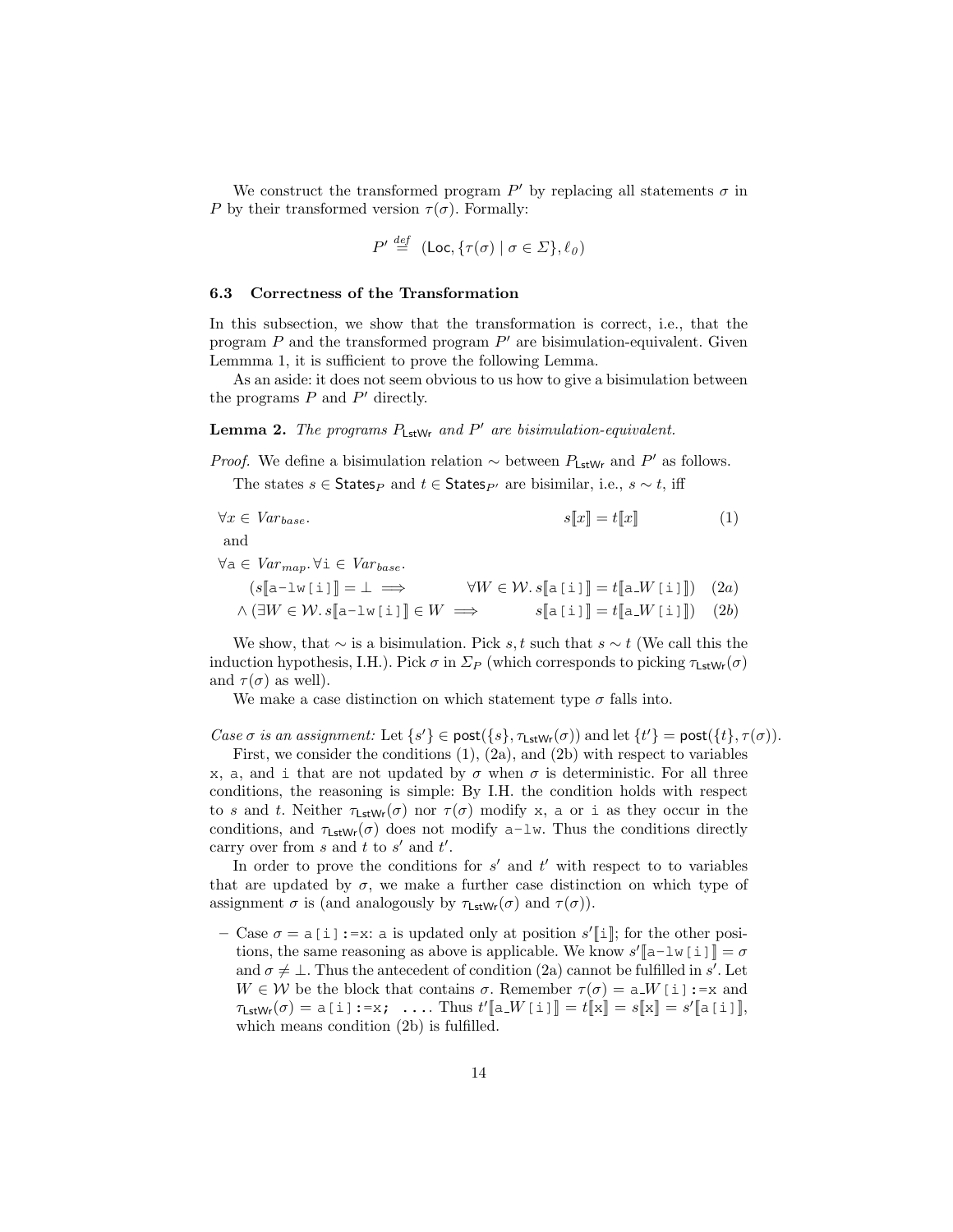– Case  $\sigma = x := a[i]$ : Then  $\tau(\sigma) = x := a[W[i]]$  for some  $W \in \mathcal{W}$ . In order to show  $s'[\![x]\!] = t'[\![x]\!]$ , we need to show  $s[\![a[\;i\;]\!] = t[\![a\_W[i\;]\!]$ .

First, if  $W = {\perp}$ , by construction of  $\tau$ , we have  $\mathsf{LstWr}^{\#}(a, i, s(pc)) = {\perp}$ . Thus, by Proposition [1](#page-10-1) and Remark [1,](#page-11-1) we have  $s[\mathsf{a}-\mathsf{lw}[i]] = \bot$ . Thus, by condition (2a) in I.H. we get  $s[[a[i]]] = t[[a_W[i]]]$ .

Second, if  $W \neq {\{\perp\}}$ , by construction of  $\tau$ , we have  $\mathsf{LstWr}^{\#}(a, i, s(pc))$  $\{\perp\} \subseteq W$ . Thus, by Proposition [1](#page-10-1) and Remark [1,](#page-11-1) we have  $s[\neg a - \exists w[\bot]] \in W$ . Thus, by condition (2b) in I.H. we get  $s[[a[i]] = t[[a-W[i]]]$ .

- Case  $\sigma = b := a$ : We must show conditions (2a) and (2b) holds for s' and  $t'$  for variable b and b-lw. We already showed this for a and a-lw above (because a is updated by  $\tau_{\text{LstWr}}(\sigma)/\tau(\sigma)$ ). Our proof goal follows directly from the fact that  $s'(a) = s'(b)$  and  $s'(a-\lambda w) = s'(b-\lambda w)$  and for all  $W \in$  $W, t'(\text{a}_W) = t'(\text{b}_W)$  hold, which is ensured by the assignments in the statements  $\tau_{\text{LstWr}}(\sigma)$  and  $\tau(\sigma)$ .
- Case  $\sigma = x :=e$ : where e is not a map read. Then, we know  $\tau_{\text{LstWr}}(\sigma)$  $\tau(\sigma) = \sigma$ . By I.H., condition (1),  $s'$ [e]] =  $t'$ [e]] holds, because e is a base variable or a literal. Our goal  $s'$   $\llbracket x \rrbracket = t'$   $\llbracket x \rrbracket$  follows directly.

Case  $\sigma$  is a havoc statement:

– Case  $\sigma$  = havoc a: We show show the simulation directions separately. First let  $s' \in \text{post}(s', \tau_{\text{LstWr}}(\sigma))$ . We need to show existence of an appropriate  $t' \in \text{post}(t', \tau(\sigma))$ . Given s'[a], pick  $t'$ [a\_W] for all Ws identical to that. (Clearly, this state  $t'$  is not blocked by the assume statement in  $\tau(\sigma)$ .) For the other simulation direction let  $t' \in \text{post}(t', \tau(\sigma))$ . We need to show existence of an appropriate  $s' \in \text{post}(s', \tau_{\text{LstWr}}(\sigma))$ . We know that for all  $W, W', t' \llbracket a_W \rrbracket = t' \llbracket a_{W'} \rrbracket$  holds (ensured by the assume statement in  $\tau(\sigma)$ ).

Pick  $s'$ [a] such that it equals all the  $t'$ [a\_W].

- Case  $\sigma$  = havoc x: We can clearly choose the appropriate s' or t' such that condition (1) is met.

Case  $\sigma$  = assume  $e_{\text{bool}}$ : Remember we did not allow the use of map variables in assume statements, so  $\tau_{\text{LstWr}}(\sigma) = \tau(\sigma) = \sigma$ . Because of I.H., condition (1), s and t agree on all base variables. Thus  $s[\![e_{\text{bool}}]\!] = t[\![e_{\text{bool}}]\!]$ . Thus whenever an s' is not blocked by  $\tau_{\text{LstWr}}(\sigma)$ , it is not blocked by  $\tau(\sigma)$  and vice versa.

# <span id="page-14-0"></span>**Theorem 1 (Bisimulation).**  $P$  and  $P'$  are bisimulation-equivalent.

Proof. This follows by transitivity of bisimulation-equivalence from Lemmas [1](#page-10-0) and [2.](#page-13-0)

### 7 Implementation in Ultimate

The purpose of this paper is to provide formal foundations of a program transformation that makes independence of groups of map accessing statements explicit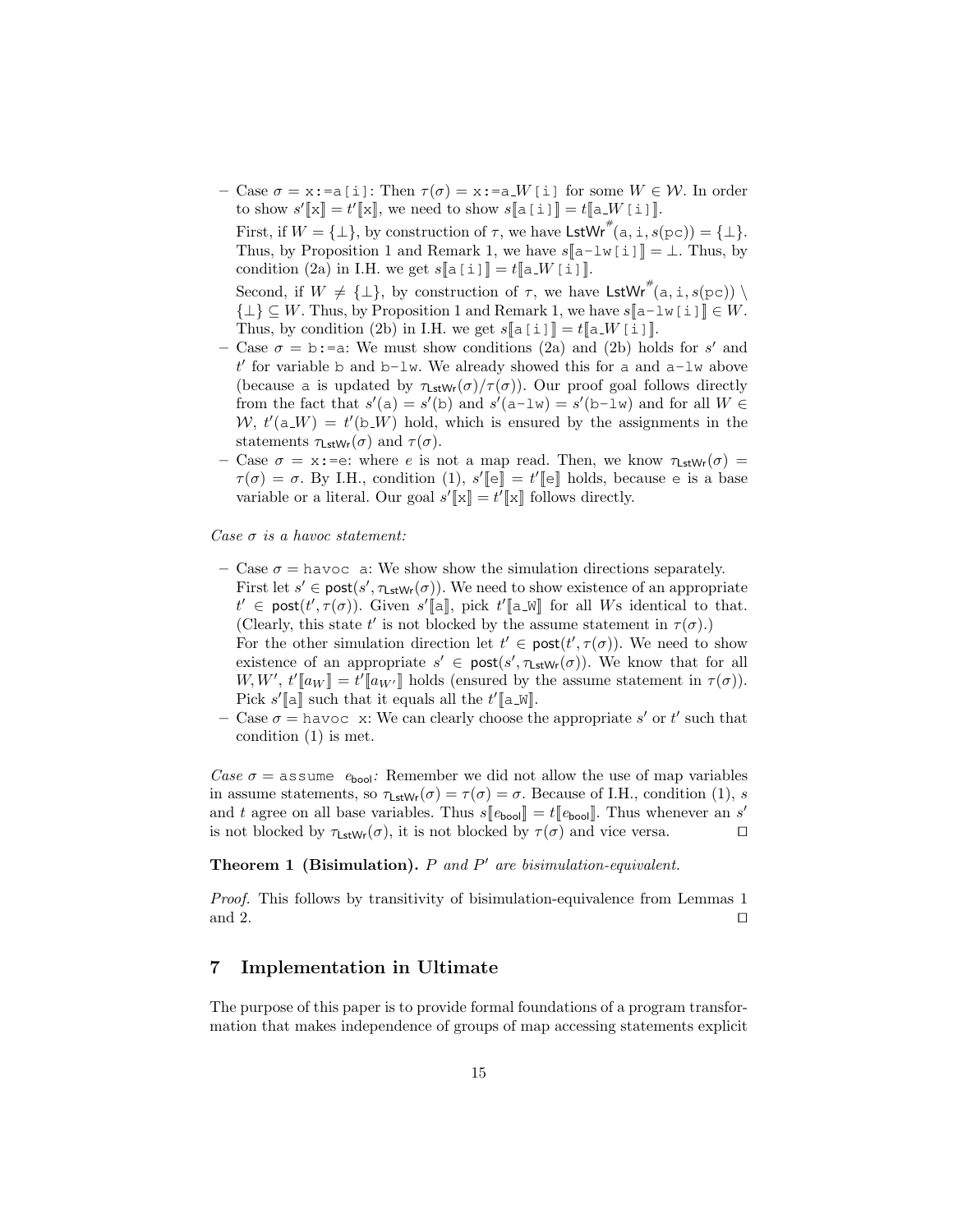and to prove it correct. However, we find it important to explant that the approach extends to a full fledged intermediate language.

We implemented our program transformation in the Ultimate program anal-ysis framework<sup>[1](#page-15-0)</sup>. The intermediate representation we support is the most expressive one used by Ultimate, namely the so-called interprocedural control flow graph (short: ICFG). ICFGs are control flow graphs whose edges are labeled with ith transition formulas. Transition formulas are arbitrary logical formulas over some background theory that contain an in- and an out-version for each program variable. Furthermore, ICFGs allow dedicated edges for procedure calls and returns. In the following we highlight the most important features that the programming language used so far does not have and explain what is necessary to support them.

Multidimensional Maps In order to support maps of higher dimensions, we need to slightly adapt the relation LstWr and the corresponding analysis. On a technical level this is done by having not one but several lw-maps for each map variable in the original program. For an  $n$ -dimensional map variable a we would introduce n lw-maps  $a-lw-1$  to  $a-lw-n$  where  $a-lw-1$  is one-dimensional a-lw-2 is two-dimensional and so forth.

Transition Formulas In transition formulas, the distinction between assume statements and assignments is not immediately apparent. For example, given a program variable a, the transition formula  $a' = 1$  would correspond to the assignment a: =1, while the transition formula  $a = 1 \wedge a' = a$  would correspond to the assume statement assume a==1. In order to infer, how our instrumentation needs to be done, we need to compute, which which variables are unconstrained in a given formula. Those have to be treated like variables subject to a havoc statements are treated.

Procedures In order to support procedures, two features are relevant: Map-valued parameters must be passed between procedures, and it must be possible to compute procedure summaries that describe the effect of a procedure on global map variables (in fact having one of these features would be enough in terms of expressiveness, but Ultimate supports both). Both of these features are enabled by our support for (by-value) assignments between maps.

# 8 Experiments on a Scalable Benchmark Suite

The thorough experimentation needed to establish whether the approach can be made applicable to classes of practical benchmarks (or, to what classes) is not in the scope of this paper. In this section, we will only investigate whether the approach is applicable in principle. That is, we will use a benchmark suite which is specifically tailored to condensate the case split explosion problem. This helps

<span id="page-15-0"></span><sup>1</sup> <https://github.com/ultimate-pa/ultimate>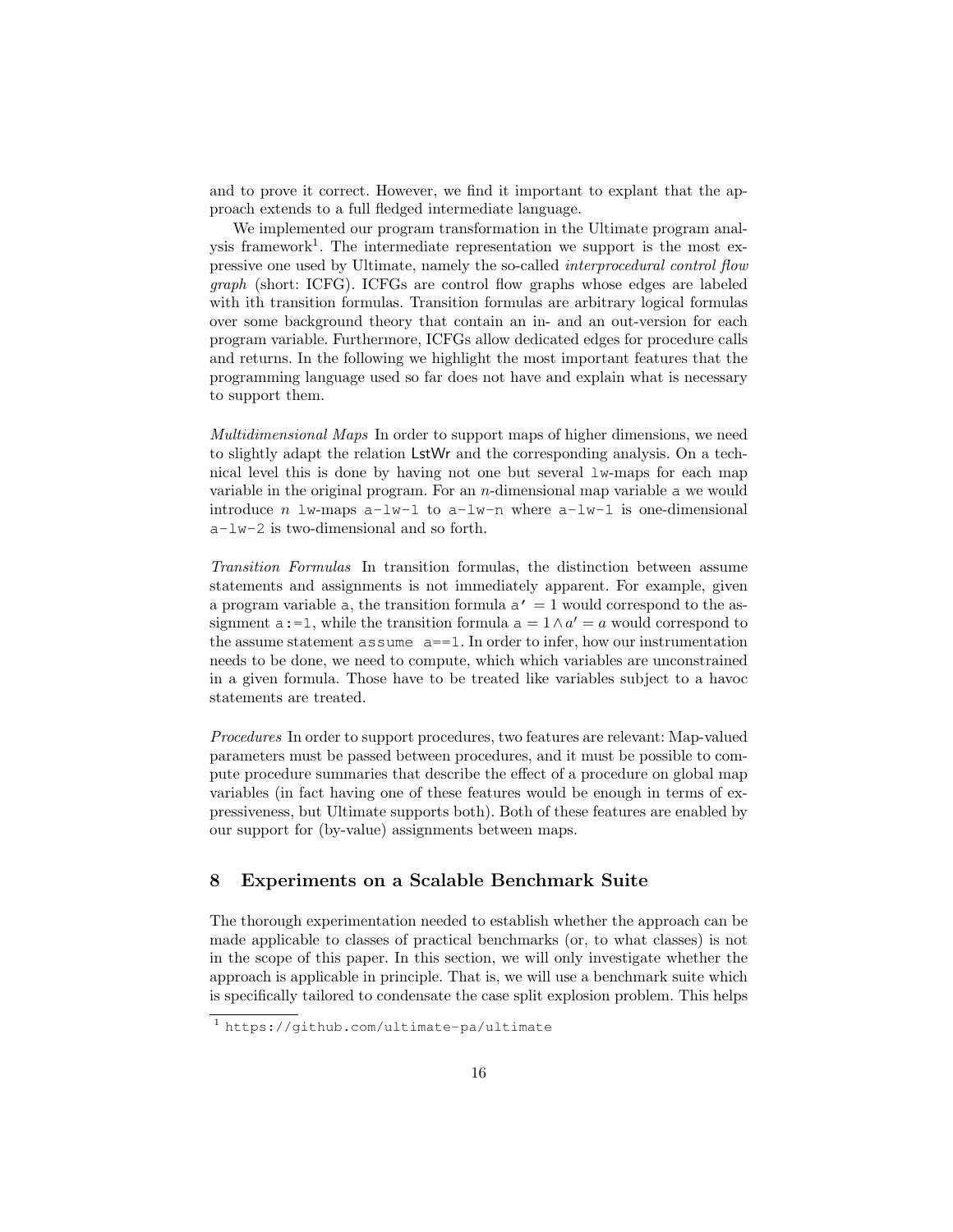<span id="page-16-0"></span>

Fig. 2: The Ultimate Automizer toolchain without and with the program transformation as a preprocessing step, and the Ultimate Automizer toolchain in isolation applied after the program transformation, on a benchmark suite whose programs are scaled-up versions of the example program in Section 2. The timeout (TO) is set to 1800 seconds.

us to factor out all aspects in automatic program verification that are orthogonal to our problem.

We obtain the bechmark suite by starting with the example program from Section [2.](#page-3-0) The example program manipulates the map variable mem on the two index variables p and q. We obtain a new program by adding another two variables and adding the corresponding statements which manipulate the map variable mem on two new variables in the same way as the existing statements do for p resp. q. We can iterate the process and thus obtain a scalable benchmark suite whose programs have  $2, 4, 6, \ldots$  index variables.

Setup We ran our experiments on a dedicated benchmarking system, each benchmark task was limited to 2 CPU cores at 2.4GHz and 20 Gigabytes of RAM. We ran two toolchains and took three measurements. One toolchain, called "Automizer without", is the standard verification toolchain of the program verifier Ultimate Automizer. The toolchain computes an ICFG from the input program and then run's Automizer's verification algorithm on the ICFG. The second toolchain, called "Automizer with", applies our transformation after computing the interprocedural control flow graph and before running Automizer's verification algorithm. A third kind of measurements, denoted "Automizer after", are the timings of only the verification algorithm in the toolchain "Automizer with", i.e., how long the verification of the transformed program takes.

Results In Figure [2](#page-16-0) we display the results of our experimental evaluation. The x-axis of the plot represents the different example programs, identified by the number of map index variables. The y-axis represents the time taken by each toolchain. We ran three toolchains: The Ultimate Automizer program verifier, Ultimate Automizer where before the verification run, the transformation is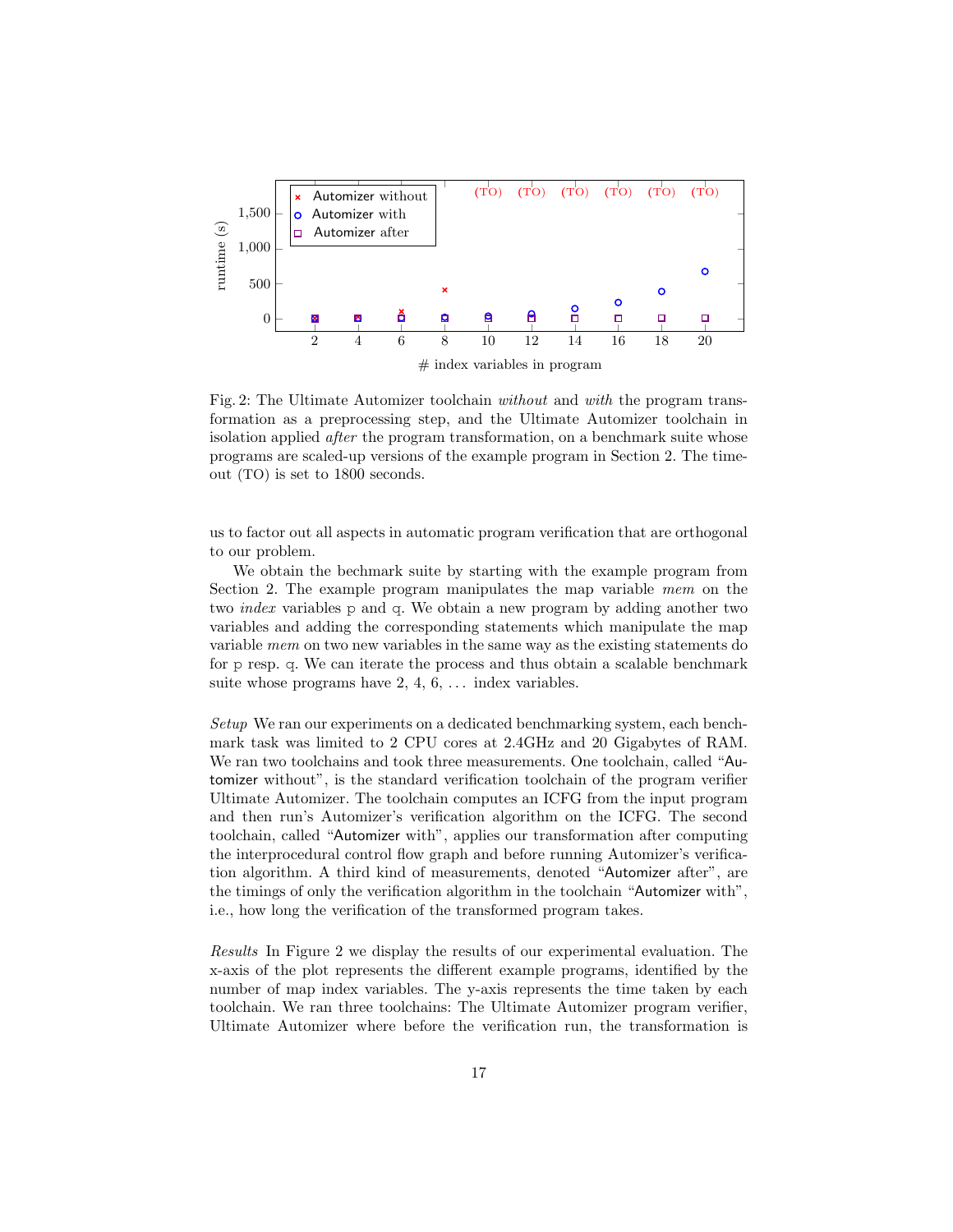applied, and a toolchain where Automizer was run on the already transformed programs.

We observe that the timings of Automizer on the transformed programs are nearly constant in the number of used map index variables – the timings range from 0.9 seconds to 8.8 seconds. This means that the only real difficulty in our programs lies in deriving the non-interferences between the map accesses. Furthermore, we can see that the Automizer fails to scale well when it needs to derive the non-interferences itself: It fails to prove all examples with 10 or more map index variables. The toolchain that includes our transformation shows a significantly improved scaling behaviour even though the transformation (in particular the static analysis it is based on) is not cheap.

### 9 Related Work

There are several works resembling ours in that they propose computing noninterference properties between memory regions to simplify the verification conditions that are handed to an SMT solver. Rakamaric and Hu [\[14\]](#page-20-9), as well as Wang et al. [\[15\]](#page-20-10) propose a memory model that uses maps which are separated according to the results of an up-front alias analysis. Gurfinkel and Navas [\[9\]](#page-20-11) propose a related but different memory model. In their setting, the heap state is passed between procedures through local map variables. They propose a memory model with a partitioning that is context-sensitive to improve precision. In contrast to our work, these papers all rely on C semantics for their input program, so they do not apply to arbitrary map manipulating programs.

Our relation LstWr and the corresponding property is reminiscent of a large field of work that is concerned with inferring guarantees about data dependencies between program parts in the presence of arrays. We can only mention a few papers here, e.g., [\[5](#page-20-12)[,13,](#page-20-13)[12\]](#page-20-14). These papers propose various approaches of finding data dependencies in programs with arrays in different precisions, for different fragments and for different applications. None of them is aimed at symbolic program verification as our work is. To our knowledge, our property is the only one that accounts for maps, the crucial difference being the presence of by-value assignments.

### <span id="page-17-0"></span>10 Discussion

We discuss some of the choices we made in this paper.

### 10.1 Alias Analysis vs. Intermediate Verification Languages

In this subsection, we discuss why classical alias analyses cannot be used as a basis for our program transformation.

A classical alias analysis reasons about the pointer variables of a program. In a nutshell, the analysis collects all the assignments in the program that assign a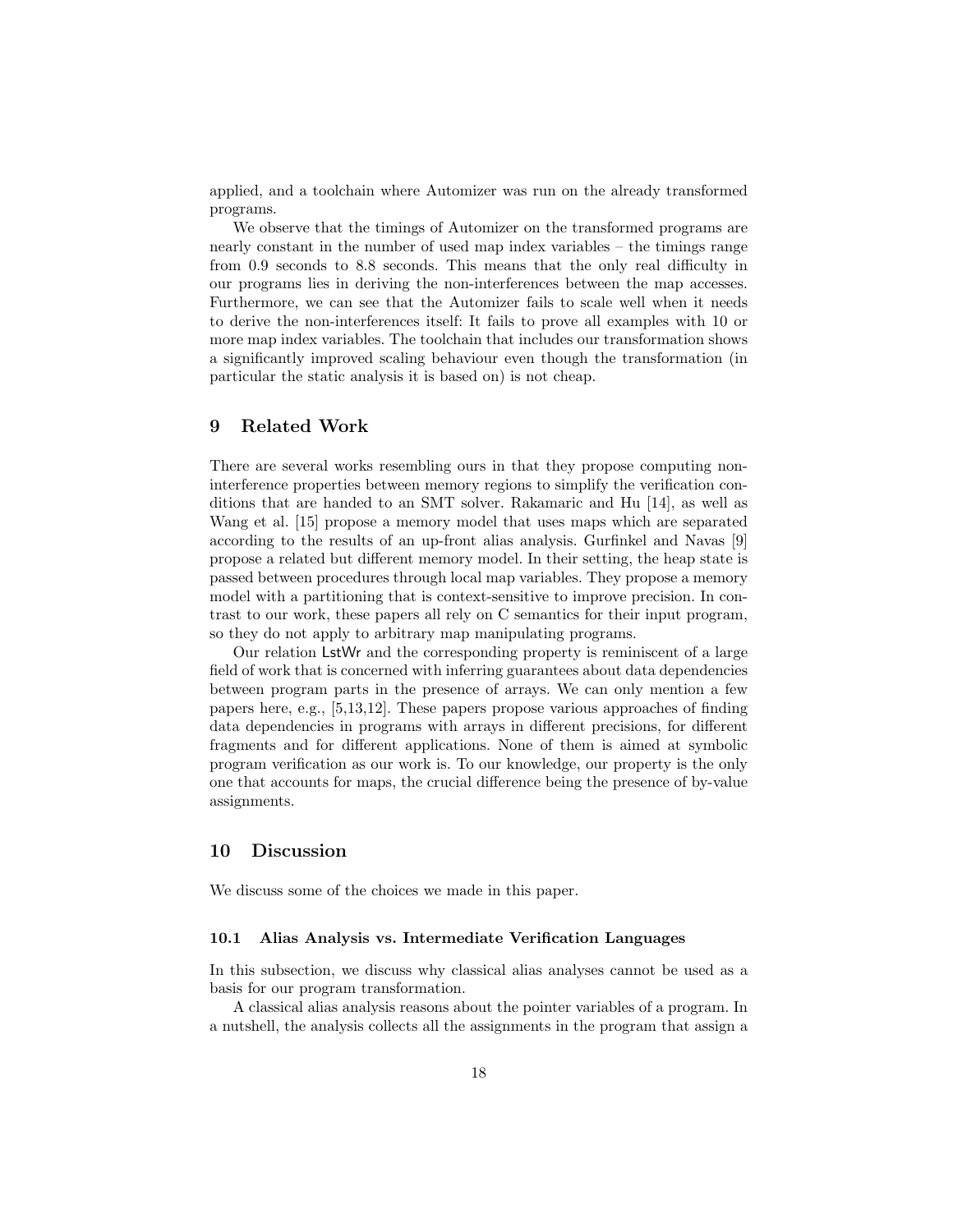```
// (memory model infrastructure)
procedure main() {
  var p, q : int;
  p = 0;
  q = 0;// (code not using mem[p] or mem[q])
  p = \text{malloc}();q = \text{malloc}();
  // (code using mem[p] and mem[q])
}
```
Fig. 3: Program that illustrates why it is not sufficient to only consider pointer (map index) variables in our setting. Without any additional assumptions we must conclude that  $p$  and  $q$  may alias and thus that there is a dependency between statements that use p and q to access the map mem. However, if we consider at which program locations p and q are actually used to access the map mem, we can conclude that those accesses must be mutually independent. (An ensures statement guarantees that the procedure malloc never returns the same value twice.)

pointer source value to a pointer variable. Possible source values are typically: (1) calls to memory-allocating procedures, like malloc, (2) expressions that point to memory that is known to be implicitly allocated, like the addressofexpression  $\&\times$ , (3) other pointers. While the classes of source values may vary, it is always assumed that no two pointers alias "by accident". I.e., when a pointer is uninitialized, it is assumed to be distinct from every other pointer, even though nothing is known about its value at the time. The same holds for pointers that have been freed. Similarly, every pointer that has the value null is assumed to not alias with any other pointer, even if that other pointer also has the value null. To summarize, only *valid* pointer values are taken into account for alias analysis. This is sound in the context of the programming language because accessing an invalid pointer would lead to undefined behaviour according to the language standard. Thus, the analysis reasons about pointers with the hidden assumption that no undefined behaviour occurs in the program because in the case of undefined behaviour all guarantees about what the program does are lost anyways.

These assumptions enable extremely efficient pointer analyses because in this setting the only way that two pointers can alias is if there is a chain of assignments between pointer variables that (transitively) assigns the value of one pointer variable to the other. Therefore, a flow-insensitive analysis that collects all assignments of pointer variables without regard to control flow can already achieve good precision while being highly scalable.

The analogue to pointers in an intermediate verification language are map indices, i.e., values that are used to read values from a map variable. It is common to use mathematical integers as the sort of map indices, like in our example. In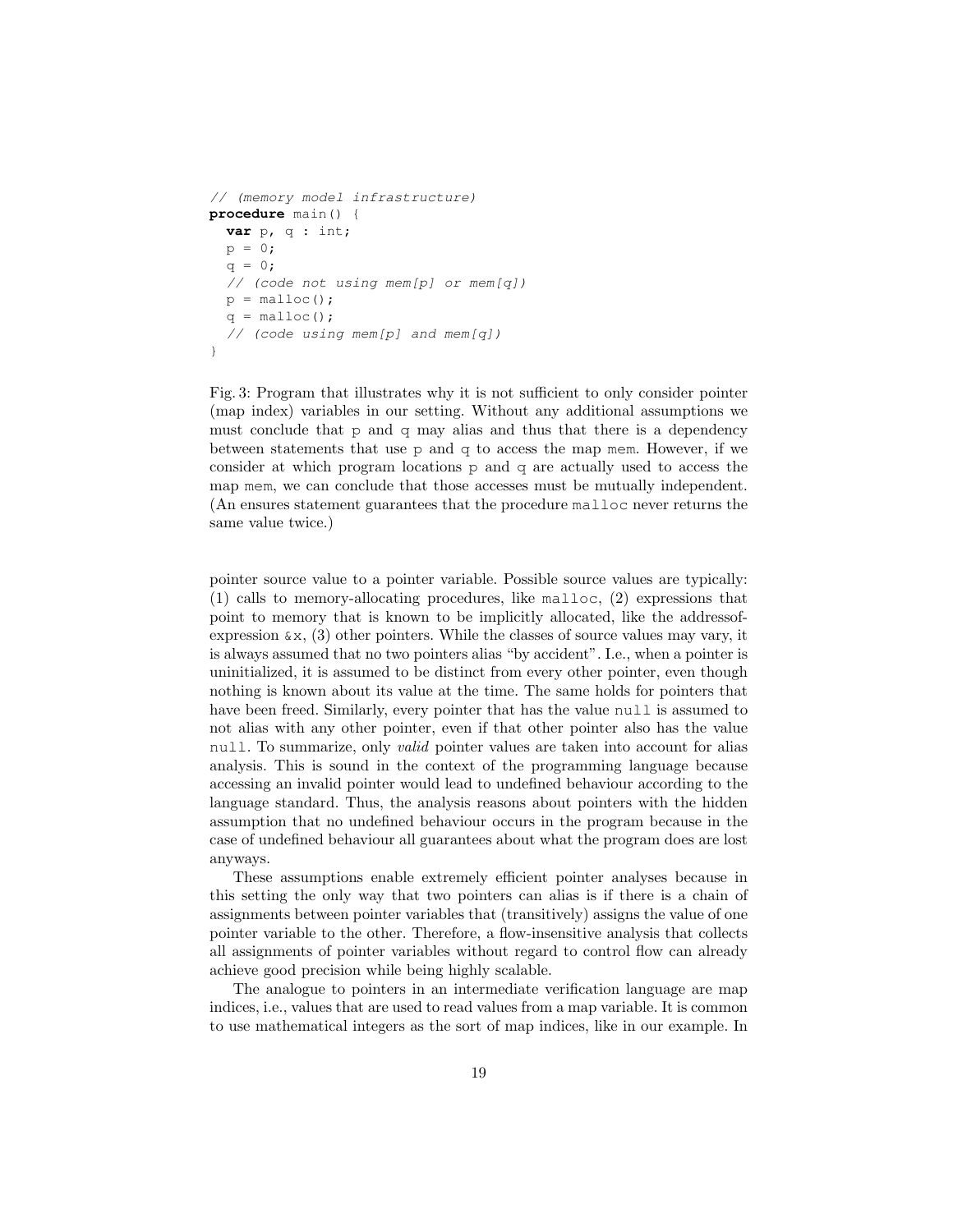our setting, assumptions that are not explicitly modelled in the program are not allowed. Therefore, we have two options: (1) We model all assumptions in our verification language. E.g. we would have to check that all pointer accesses are indeed valid. This is impractical as checking this is a hard verification task on its own right. (2) We develop an alternative to alias analysis that does not rely on these assumptions – which is what we did in this paper.

As the example program in Figure [3](#page-18-0) illustrates, it is not enough if our static analysis only considers the values that map indices may assume. Instead, we must track when and how (for read or write accesses) the indices are actually used. This is done by the Last Writes relation LstWr.

### 10.2 Assume Statements over Map Variables

From a theoretical of view, it might be interesting why we omit assume statements that equate map variables from our programming language. We now explain the complications this would entail.

Consider the following program snippet.

 $x := b[i];$  $a[j]:=y;$ **assume** a==b;

The snippet contains no loops or procedure calls but still the map write in the second line influences the map read that comes earlier in the code because the assume statement establishes a relationship between the maps a and b. Thus, because i and j may alias, we have  $(a[j]:=y, x:=b[i]) \in \textsf{LstWr}$  (note that the assume statement enforces the timestamps to match as well as the values, between a and b). This would mean that a practical computation of LstWr would have to incorporate both forward- and backward analysis, whereas without such assume statements it is sufficient to propagate information in just one direction.

### 11 Conclusion

We have investigated the theoretical foundations for a novel research question which may be relevant for the practical potential of intermediate verification languages. The question concerns a preprocessing step for intermediate verification languages which takes the similar role that alias analysis plays in the verification for programming languages. We have presented a preliminary solution in the form of a program transformation. We have integrated the program transformation into a toolchain. A preliminary experimentation shows that the program transformation can be effective, at least in principle. On a benchmark suite which is specifically tailored to condensate the case split explosion problem, the toolchain with the program transformation scales very well in the size of the program (whereas the toolchain without the program transformation quickly falls into the case explosion problem and runs out of time or space).

The thorough experimentation needed to establish whether the approach can be made applicable to classes of practical benchmarks (or, to what classes) is